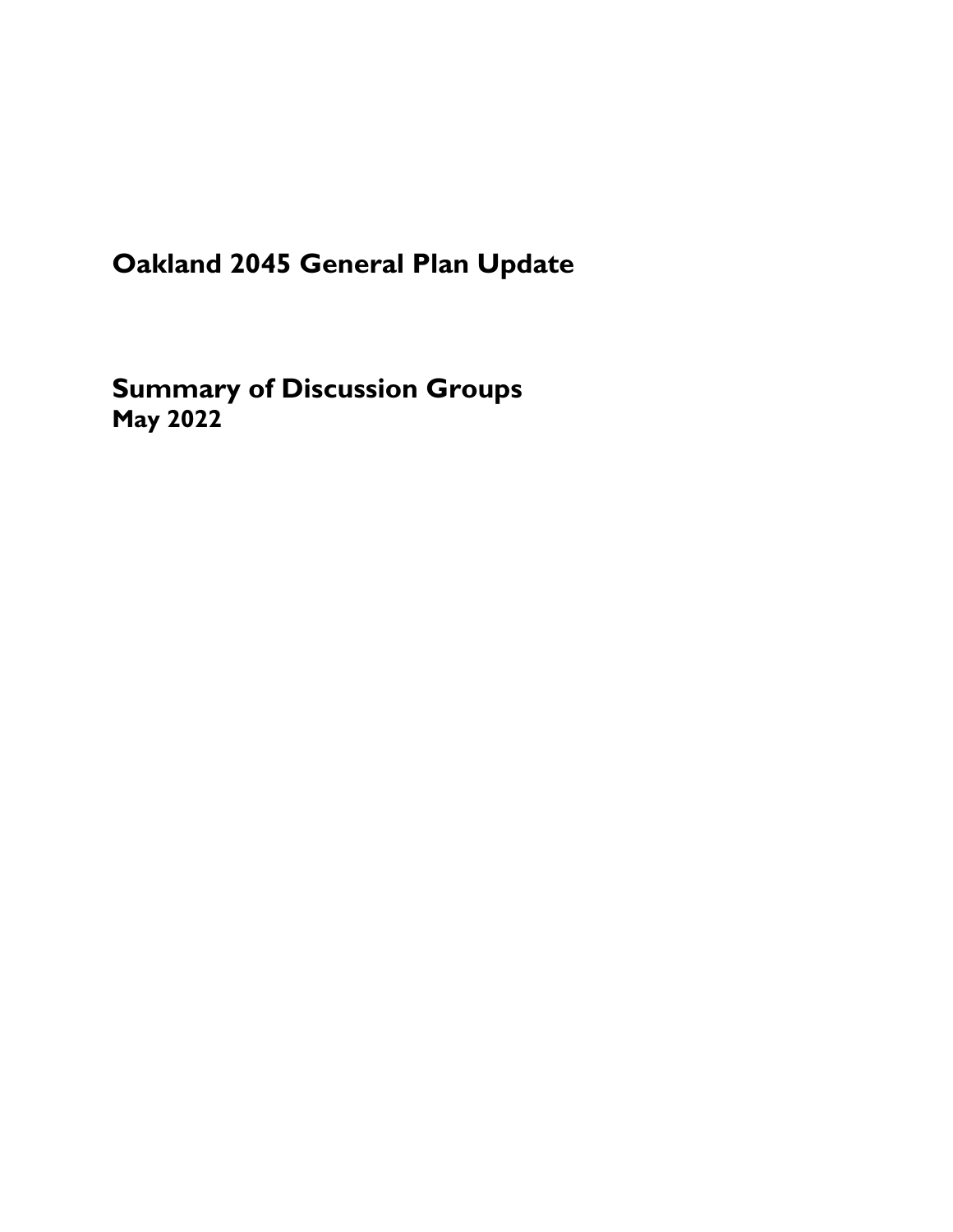# **Table of Contents**

| ш           |  |
|-------------|--|
|             |  |
|             |  |
| $\mathbf 2$ |  |
|             |  |
|             |  |
|             |  |
|             |  |
|             |  |
|             |  |
|             |  |
|             |  |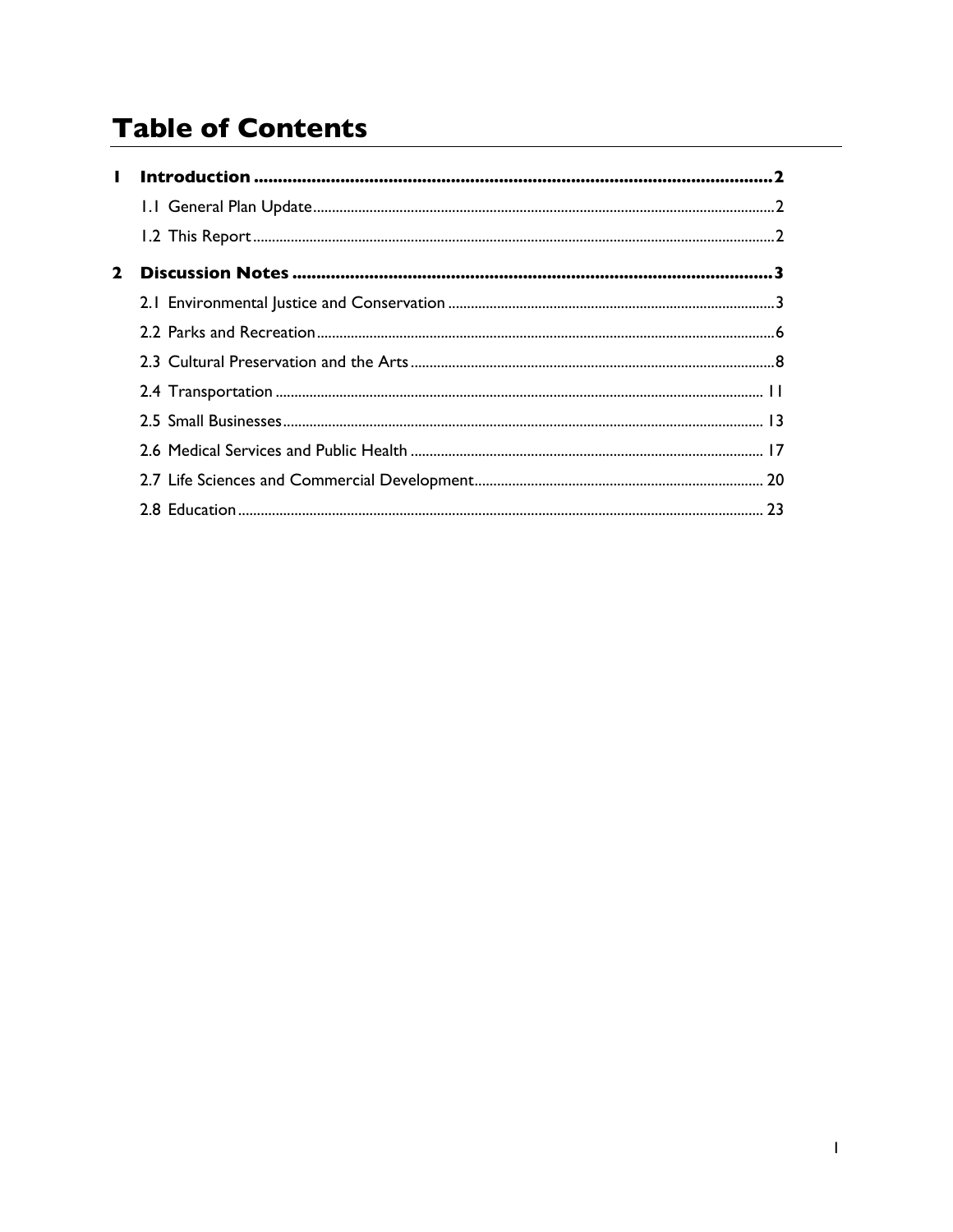# <span id="page-2-0"></span>**1 Introduction**

## **1.1 General Plan Update**

The State of California requires each city and county to have a comprehensive General Plan that outlines the community's long-term policies related to growth and development. Many of the elements in the current General Plan were last updated over 20 years ago. The GP provides a consistent direction for future development and is an opportunity to engage our community in the planning and decision-making process. The General Plan establishes a citywide vision and a direction around housing, environmental quality, land use, built environment, and transportation. With this comprehensive update of the General Plan, the City has a once in a generation opportunity to advance its commitment to create a "fair and just" city through equitable goals, policies, and implementation measures. The GPU will be conducted using a racial equity lens – to identify the racial and equity impacts of the proposed policies and programs and to identify more equitable approaches.

More information on the General Plan Update is available at https://www.oaklandca.gov/topics/generalplan-update.

## **PUBLIC INVOLVEMENT AND PARTICIPATION**

The process of drafting a new General Plan enables the community to assess opportunities and challenges, establish a vision for the city's future, and outline a systematic process to achieve the vision. Preparation of the General Plan is far more than a legal formality – it is an opportunity for community members to define Oakland's future, and to ensure a high quality of life for themselves and for subsequent generations.

While the planning process will take direction from many sources, the most important voice is that of the community. The valuable input of community members is essential to the creation of a new General Plan that accurately reflects the common goals, needs, visions, and desires of the community. In addition to the discussion groups that this report covers, key outreach efforts in the General Plan process to date include community workshops and town hall meetings, pop-up events, cultural celebrations, neighborhoodspecific workshops, and other events.

Summaries of the above are available at https://www.oaklandca.gov/topics/meetings-and-events.

# **1.2 This Report**

This report describes the results of discussion groups, which were designed to bring together key individuals representing agencies, businesses, and community groups for one-on-one or small group discussions with project staff. Representatives from 53 organizations participated. The purpose of the discussion groups was to solicit the knowledge and expertise of these stakeholders regarding conditions in Oakland, and to ensure that the General Plan's vision and policies accurately reflect the priorities of the groups these stakeholders represent. The format was a relatively free-form discussion; interviewers from the project staff used a list of questions as framework/prompts for the discussion, with identification of key issues and priorities left to the discussion group members.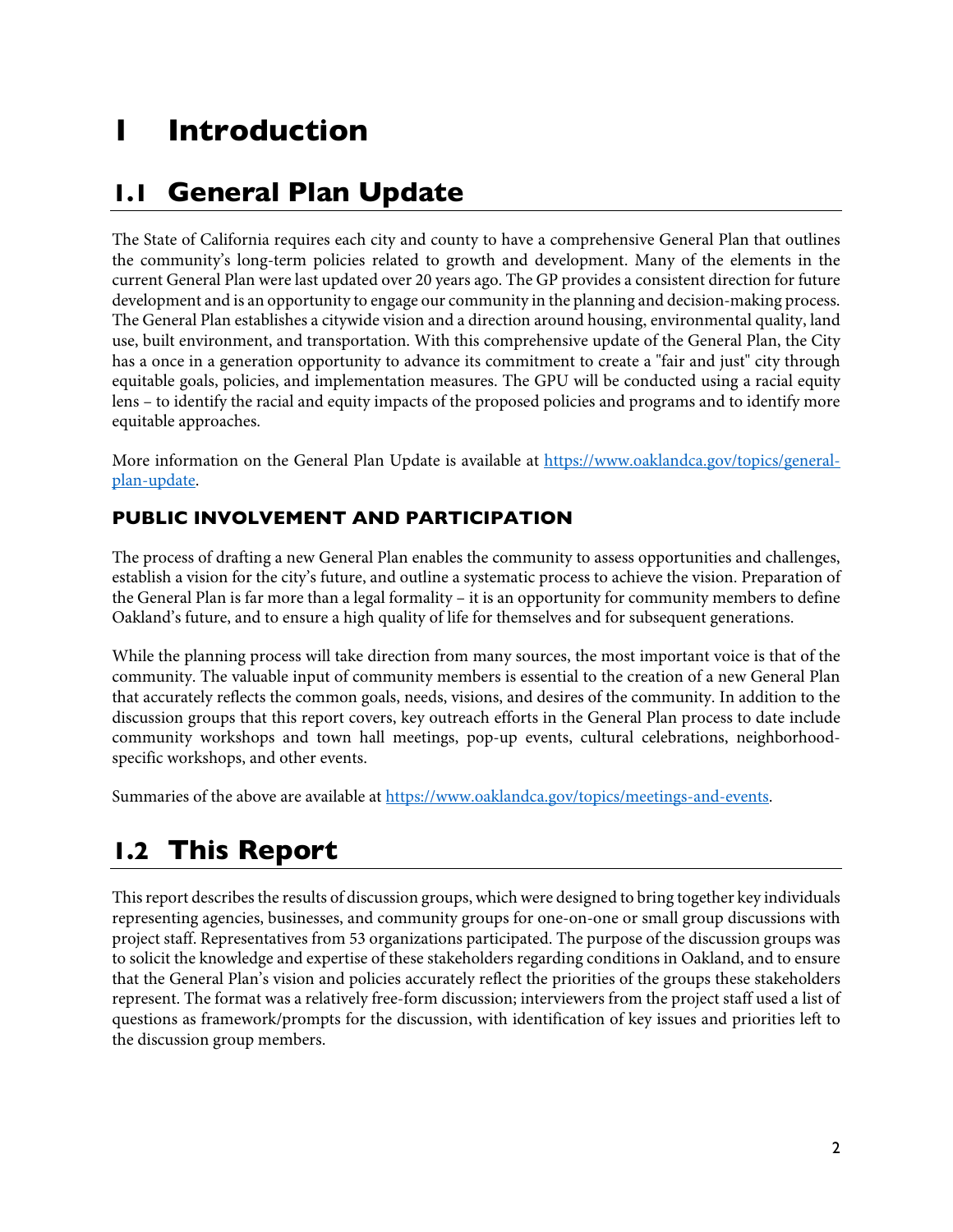<span id="page-3-0"></span>The following section highlights major themes that emerged across all interviews; section three provides a summary of the perspectives, ideas, and priorities from each interview; and the Appendix contains the notes taken from each interview.

# **2 Discussion Notes**

Below are notes taken from each the interviews. These are ideas, priorities, and perspectives of the participating public agencies, business groups, and community groups. Summaries are provided for longer discussions.

## **2.1 Environmental Justice and Conservation**

*Stakeholders Represented: Mycelium Youth Network, HOPE collaborative (Healthy People for Oakland's Environment), Greenbelt Alliance, Center for Biological Diversity, Trees for Oakland, The Sierra Club, Save the Bay, West Oakland Environmental Indicators Project (WOEIP)*

## **SUMMARY**

Participating groups frequently noted the need for more effective community engagement strategies. Many groups mentioned that communities they interact with have already identified the environmental challenges they face, but struggle to see their input integrated into concrete policy or materialize in their neighborhoods. Some members accredited this disconnect to the ways public feedback is collected, and suggested that planning staff consider more informal and accessible ways of gathering diverse viewpoints (hosting meetings in the evening.)

Youth engagement was a particular focus for environmental groups. Several environmental groups described their work with local youth groups, explaining how traditional forms of public engagement with the planning process (public comment in particular) made youth engagement a challenge. They discussed the need to reach student more effectively, in the classroom, where they live, in their neighborhoods etc. How can community engagement efforts not just consist of checking a box?

On the topic of youth engagement, several groups described work leveraging schools as local hubs for climate resiliency. In addition to environmental education programs, schools have provided urban communities with much-needed greenspace. Programs like Green Schoolyards have helped accelerate a program of schoolyard greening in Oakland.

In the interest of more effective environmental policy, participants described the need for better public education initiatives. One issue offered as an example was the need for infill housing, which environmental groups see as a tool to improve urban sustainability, limit urban sprawl, and keep housing development from spreading into areas prone to fire or flooding. However, participants suggested that public education surrounding infill housing was not sufficient, leading to lack of interest in the community. Most participants acknowledged their support of dense, transit-oriented housing development focused in the urban core. Many environmental groups encouraged more concerted focus on environmental issues in East Oakland in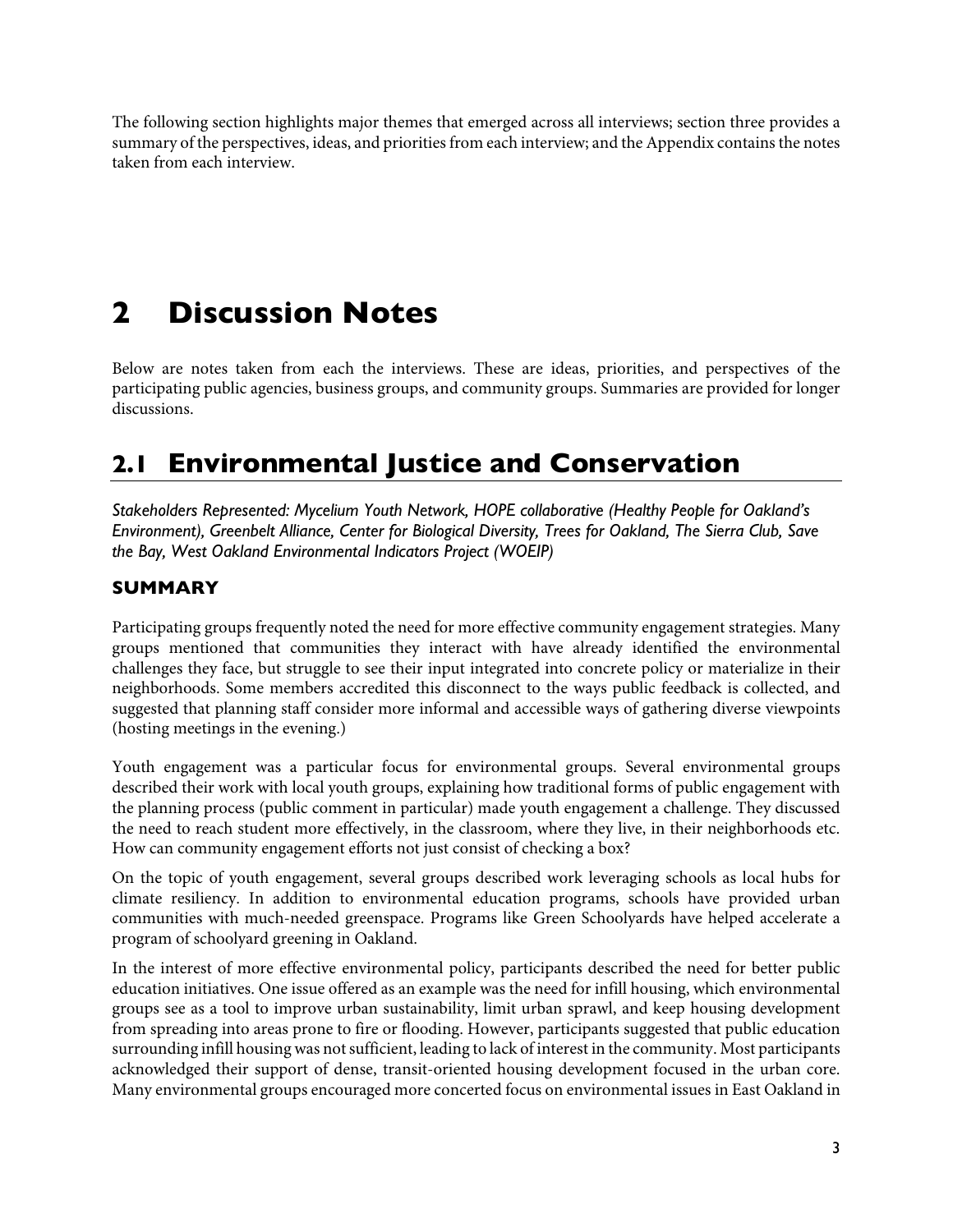particular. Participants described East Oakland's history of disinvestment, and cumulative environmental hazards that have remained for many decades.

## **DISCUSSION NOTES, MAY 12, 2022, 3:00 PM – 4:30 PM**

*Held via Zoom*

- Youth-focused participant suggested offering resources and thinking about how to integrate youth into planning processes and the general plan
- Greenbelt alliance have resilience playbook and have worked closely with planners to have different avenues of public engagement; think of more informal and accessible ways of gathering diverse feedback. For example, meeting times, co-creation of engagement methods themselves.
- One participant noted that conventional planning spaces (giving public comments at meetings etc.) can be intimidating to youth/less experienced folks.
- Some environmental heat issues one participant noted included: urban heat, stormwater runoff filtration. This participant representing Save the Bay provided a link to Save the Bay Greening Policy https://resilienceplaybook.org/harnessing-the-power-of-nature/.
- Community member requests more opportunity for community input before decisions like trying to build fire-station on San Antonio Park in Oakland. The Open Space, Conservation, and Recreation element (OSCAR) was intended to protect parkland, suggests prioritizing maintaining existing parks.
- Sierra Club representative noted that problems related to homelessness are terribly distressing and requested that the city devote as many resources as possible to housing unhoused individuals.
- Mycelium Youth Action Network: the provisions in the GP so far are not enough, and asks youth to participate in spaces and formats that were designed for them (e.g., city council meetings). Principles often don't translate to the grassroots level. How can community engagement efforts reach student more effectively, in the classroom, where they live, in their neighborhoods etc. How can community engagement efforts not just consist of checking a box?
- School closures are also a big issue, the massive gentrification in East Oakland is pushing out Black students, and this is an EJ issue. Communities are communicating what they need, the barrier is getting the city to integrate this feedback into policy.
- Center for Biological Diversity: Urban greening can cause displacement, and policies should be community-driven and implemented at the behest of communities.
- Participant suggested that the recent redistricting might have changed access to the Deeply Rooted youth fellowship. Environmental ordinances must be accompanied by public education, or policies won't be effective. The City doesn't provide enough information or resources on public information or outreach; website is difficult to navigate.
- City of Oakland: City is currently following with state has asked us to do (look at environmental justice issues), and would like to collect other issues that remain unaddressed by the states.
- Center for Biological Diversity: Suggests creating greenspace in communities, incorporating native plants and creating habitat for native birds and other wildlife. Participant also mentions fire zones in connection with luxury sprawl development; more development in high fire-hazard areas increases risk of wildfires, in addition to putting people living in those communities at risk. Developers often claim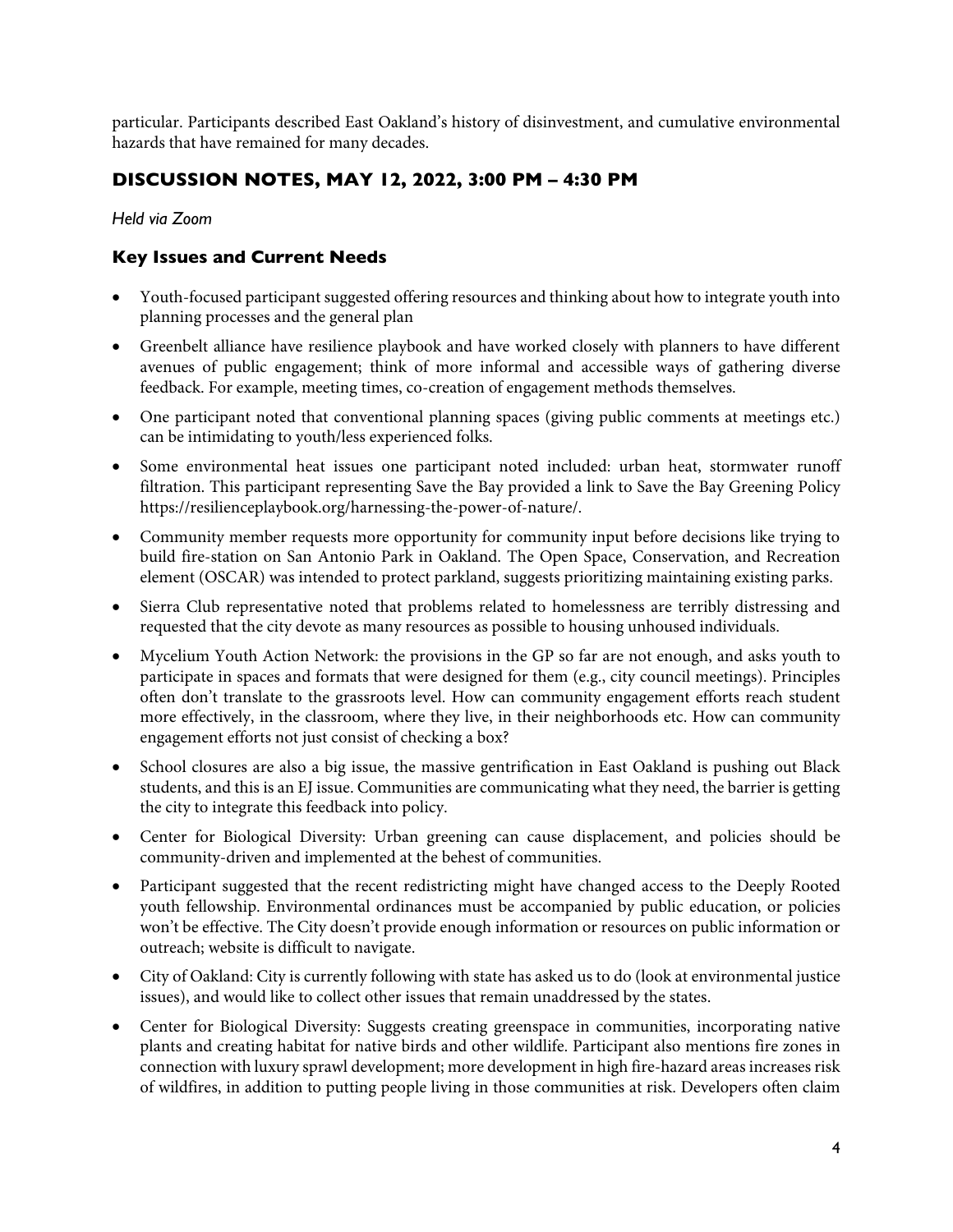that building out on available vacant land outside the core is necessary to address affordable housing crisis, but participant notes that we can instead build more densely in the urban core.

- Greenbelt Alliance notes that need for infill housing is not extremely apparent to many in the general public, particularly in more traditional environmental circles. Need more cross-departmental conversations occurring between people preparing Housing Element and Environmental Issues. Regionally environmentalists have leveraged environmental reasons to avoid developing more housing.
- Sierra Club: Sierra Club generally formulates policy in response to what members being forth, members have not historically opposed development in the Oakland hills, but Sierra Club tends to support TOD development and would prefer future Oakland hills development to involve transit connections. It seems like there has been a lot of development in downtown Oakland lately, can't be sure if it's all residential.
- City of Oakland: Mentioned local carbon sequestration efforts, and wanted to ask group about thoughts on carbon-sequestration. Mycelium Youth Network: Pear Tree Elementary has started a carbonsequestration garden, micro-scale example of the interest this participant has in orienting schools as climate-resilience hubs.
- Save the Bay: building closer to the shoreline puts communities at risk of rising shoreline, often frontline communities. Infill housing further from shoreline will lessen the risk to communities.
- Mycelium Youth: We Rise with the Water programming, youth-focused programming to push for sealevel rise education. Youth leadership council have been conducting surveys and students are clearly concerned. Additionally, the group is hoping that schools can become areas of climate resilience and education, particularly because schools are one of the few government-run institutions that communities still trust.
- Sierra Club: Participant asked if General Plan directs building ordinance. Project staff clarified that land use elements can direct zoning ordinances but have less influence on building code. Participant suggests that city council should spend less time focusing on obscure building and zoning ordinances and try and streamline by predetermining through the GP.
- WOEIP: Many neighborhoods in flatlands have cumulative environmental justice issues, how to address all the layers on environmental injustice. Participant requested a plan of action to be more supportive of intervention and prevention for these cumulative impacts. Many environmental root causes of pollution come from the Port of Oakland, and the city has not addressed this.

## **Visioning Exercise**

- "SMART-sustainable, mixed-use, affordable, resilient, transit oriented"
- Deeper collaborations with Sogorea'te land trust and Ohlone Nation
- "A healthy biosphere for all living creatures and equitable systems that support them."
- "A healthy biosphere for all living creatures and equitable systems that support them."
- "Get rid of all lawns…other cities have done this"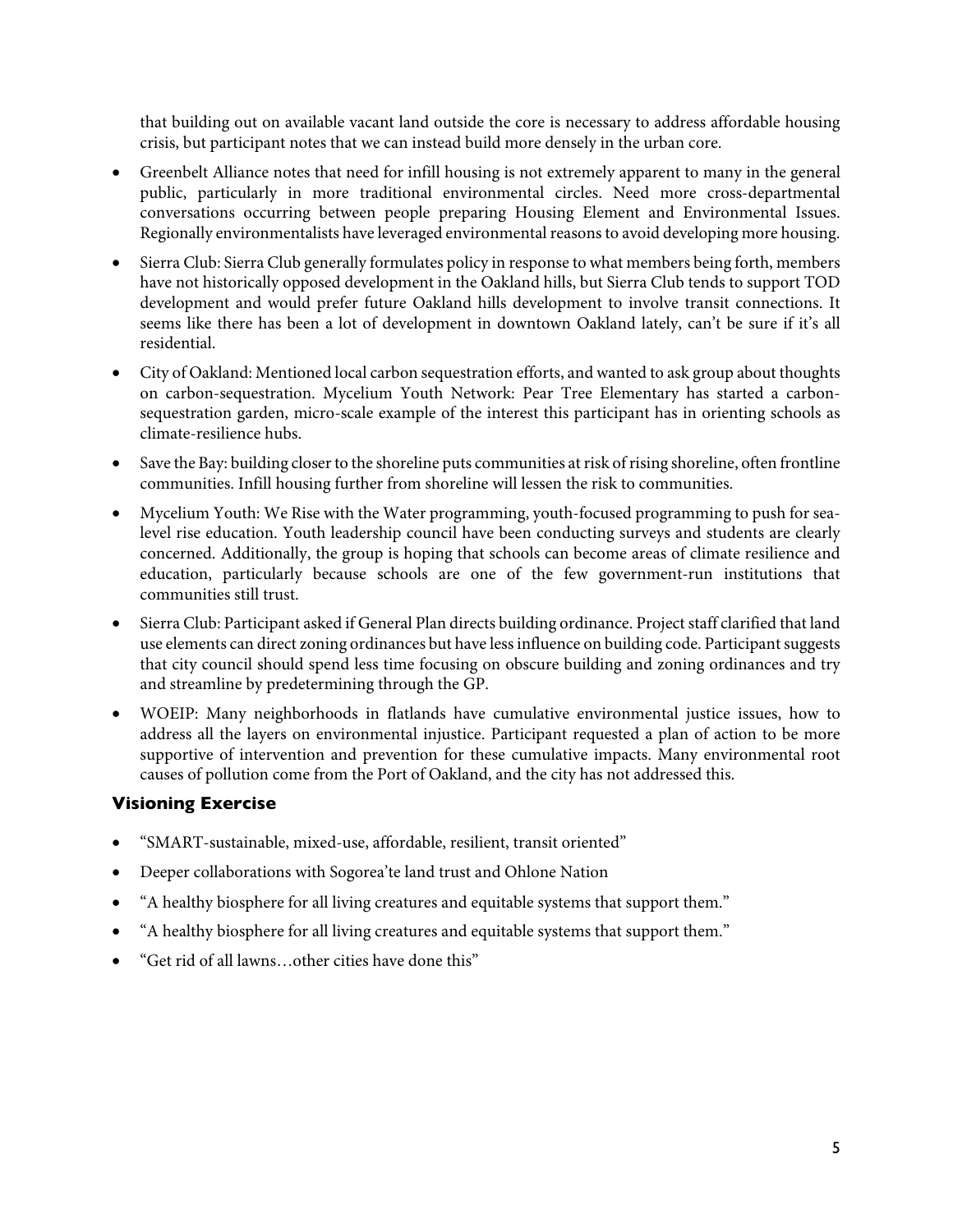## <span id="page-6-0"></span>**2.2 Parks and Recreation**

*Stakeholders Represented: Friends of Sausal Creek, Oakland Parks Foundation, Frog Park, Parks and Rec Commission, Oakland Public Works, Oakland Parks, Recreation, and Youth Development*

## **MAY 12, 2022, 1 PM – 3:00 PM**

Held via Zoom

- Participants mention many parks are not "up to snuff", particularly in equity areas. Also, the unevenness of distribution of good park resources.
- Participant (city employee) mentioned the "need for decision-making that keeps homelessness out of parks", because staff are unable to adequately maintain parks because of homelessness. Youth have limited access to parks because of unsafe conditions. This is an issue across the board. "There is not one park I can point to that doesn't have this issue" (OPRYD). Palliative steps include more funding for more regular maintenance.
- "Years of deferred maintenance". Participant mentioned many facilities in need of repairs which have been delayed for years. Measure Q: approved funding for park maintenance and major/minor capital projects. Funding is a big issue.
- All participants agree that maintenance is one of the top issues regarding parks in Oakland.
- Participant representing district 5 identifies a need to increase staff and programming at recreation centers.
- Safety and security needs improvement at parks. Participant from PRAC mentioned need for increased policing at parks, and that facilities require more oversight and vandalism prevention
- Some "out-of-the-box" solutions from participant from Oakland Public Works: one alternative to lack of access to nearby parks could be to bring people to parks instead.
- It can be very unclear where to go if there is a problem in the park. Participant representing Frog Park mentioned a need for more streamlined system to contact city officials to address problems at parks (i.e., closed bathrooms). This participant also mentioned that parks operated by multiple agencies are an issue, and that it is important for representatives from Lakeside Park to have a voice in this process due to the diversity of that park area.
- One user in chat questioned why parks need fundraising compared to other funded city services.
- Need more clarity between public works, parks & rec, different departments when it comes to park service.
- One participant suggested importance of community engagement when considering park maintenance issues, and how important cross-department cooperation is ("getting everyone in the same room") to effectively facilitate community engagement.
- One participant mentioned need for a policing/law-enforcement middle ground, and that park rangers might be a less threatening alternative to police officers for safety monitoring. This participant also mentioned that public education is important to prevent littering and help shape more respectful behavior at parks and public spaces.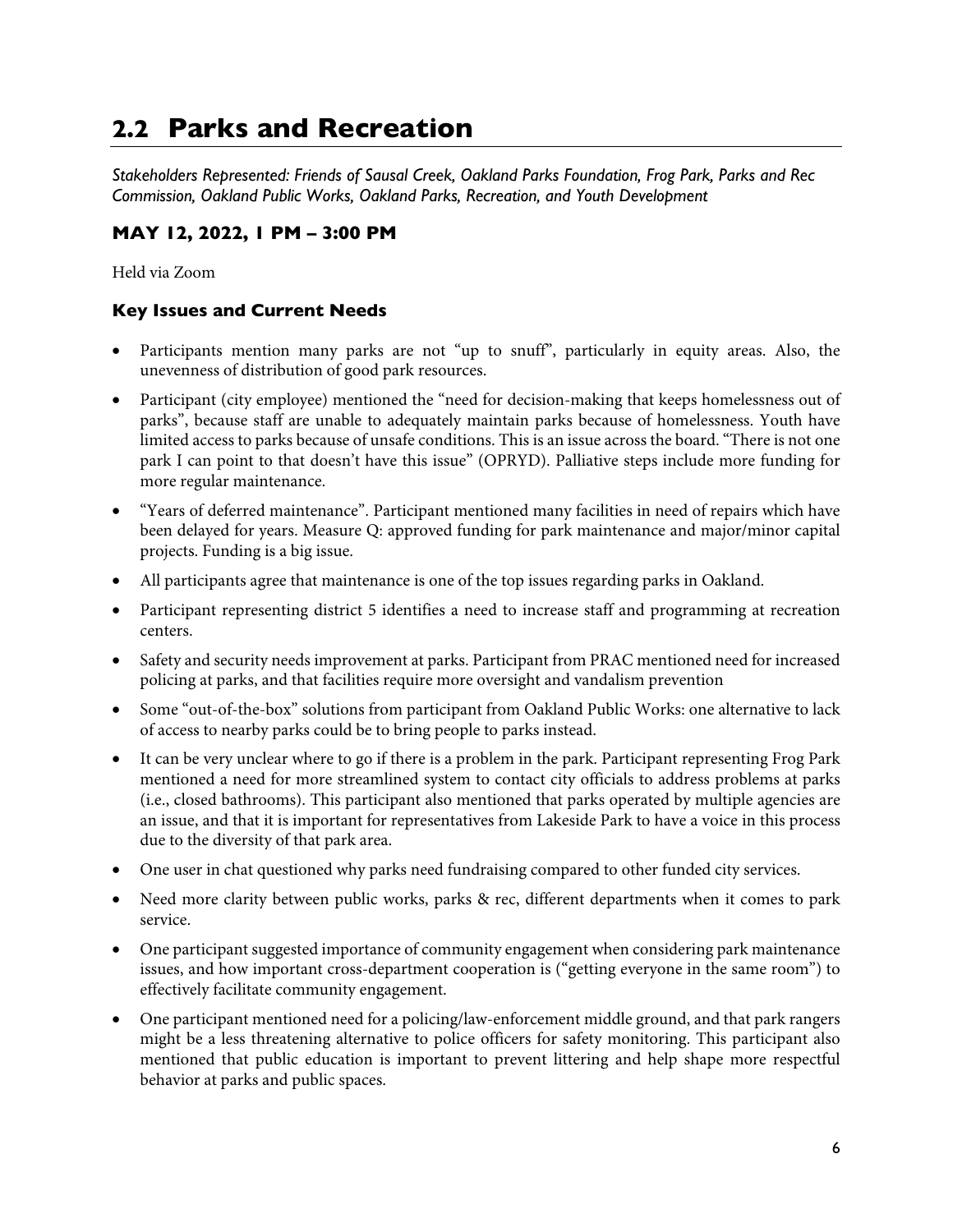- Funding is not tracked per park, and this makes it challenging to determine equitable distribution of funding and resources. Speaks to the broader need to be more proactive and organized when responding to park issues.
- Corporate money is a small pot, and Oakland doesn't have access to the same funding as San Francisco for Parks & Rec. Participant urged focus on existing park maintenance instead of new park construction.

## **Opportunities Moving Forward**

- Participant mentioned planning for future parks is challenging given lack of available space.
- Participants reiterate importance of focusing on existing parks before thinking about adding parks.
- One participant suggested some big and bold ideas: explore corporate partnerships, hold big polluters in east Oakland accountable. This participant also mentioned importance of park connectivity and establishing trail networks between parks.
- One participant called attention to the diverse definition of what is considered a park; pocket parks, urban greenery, gardens on empty lots and forests are all ways to circumnavigate space issues.
- Another participant echoed this; vacant lots often require significant environmental remediation.
- One participant mentioned that learning opportunities could be incorporated in parks themselves. The participant mentioned that community partners don't always feel respected and that their ideas aren't effectively incorporated into planning decisions.
- Need to legitimize role of community orgs because community buy-in will be key to effective park maintenance. Additionally, the participant proposed employment programs for unhoused residents or youth.
- One participant requested that meetings like this not be held in the middle of the day.

## **Visioning Exercise**

- "Healthy, safe, well-maintained"
- Parks based in accessibility, green, and beautiful
- Park maintained and loved by the people who live near them
- "Community hubs and safe zones"
- "Clean, safe, and maintainable parks"
- "Every park is a jewel"
- "Healthy, safe, well-maintained parks with high level of community engagement"
- "Ecological wonderlands with diverse species and people"
- Place where people can kick back, connect with each other and with nature"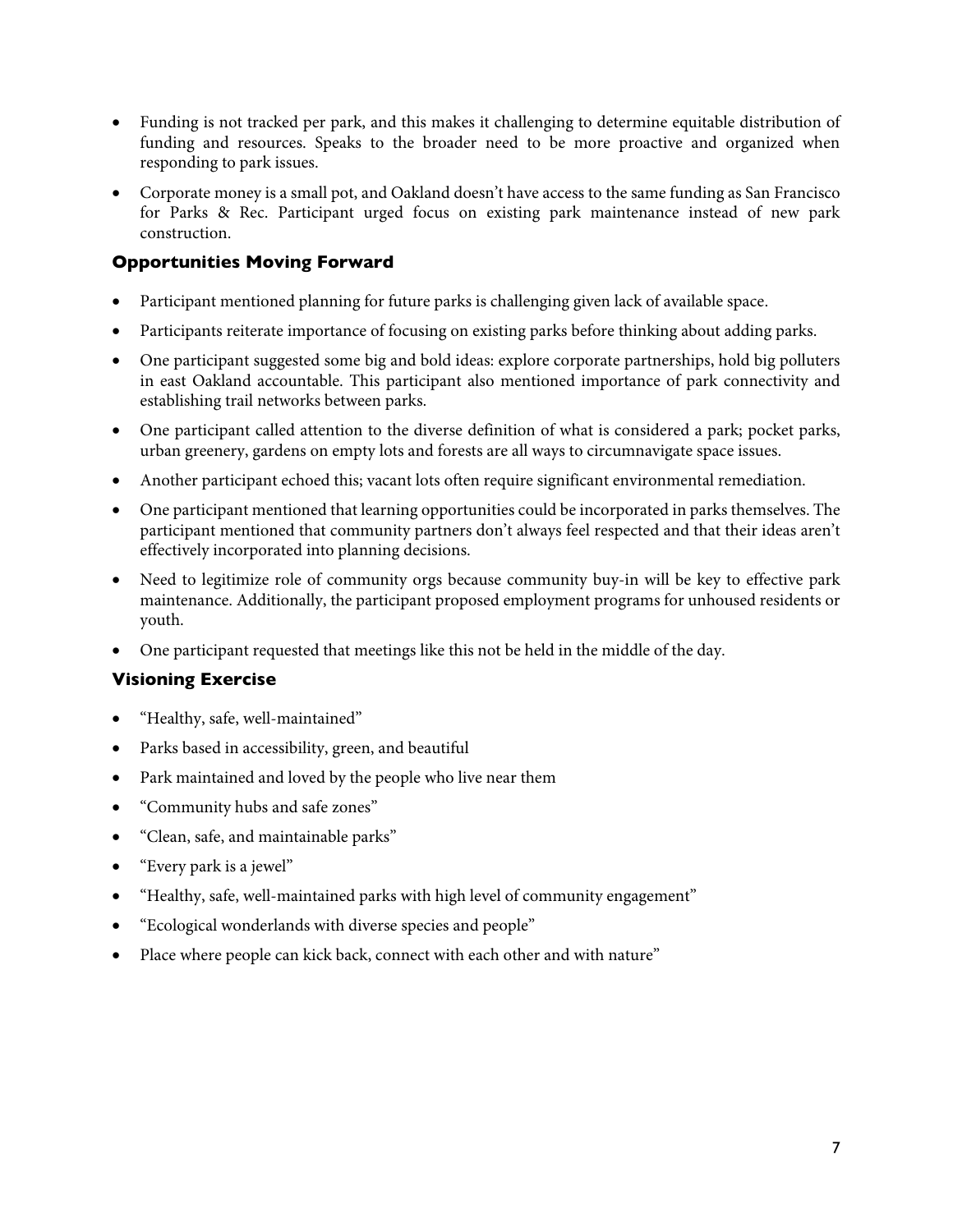## <span id="page-8-0"></span>**2.3 Cultural Preservation and the Arts**

*Stakeholders Represented: Cultural Affairs Commission, Oakland Art Murmur, Oakland Heritage Alliance Project, Kenneth Raymond Foundation, Oakland Public Art, City of Oakland Cultural Affairs Division*

## **SUMMARY**

A common issue identified by cultural preservation and arts groups was a need for galleries, artist workspaces (not just small businesses), and cultural venues that make art freely accessible to the public. Several groups noted how artists are being displaced because of development or raising rents, and a few participants suggested implementing cultural arts-districts to help establish a more cohesive cultural identity and help preserve artistic spaces in Oakland. However, other participants were less enthusiastic about this idea due to the difficulty of representing many diverse arts and cultural communities within one geographic area, and the risk of unequitable distribution of resources. A few groups suggested that equitable development of parks space could help facilitate more equitable participation in cultural events and affairs.

Arts and Culture groups identified a need for more visual art that reflects community values. Jazz and artare anchor institutions for Black arts district, and outside institutions should present history of jazz and make jazz relevant for new generations. Culture is something that is created by resilient communities, and is the product of a healthy city. Participant mentioned that "developers would be amenable to supporting cultural uses if there was a more concrete strategy in place, stating that "they want to sell vibrancy of location to their tenants."

Participants mentioned that over time the arts are repeatedly de-prioritized and that there needs to be a way for cities to prioritize cultural resources. As one participant noted ""the wealth of the city includes its culture." Several participants noted the importance of block parties and festivals in providing cultural resources and activities to communities. It was also noted that these events "help create the idea of destination and support existing commercial/retail spaces."

Participants repeatedly suggested utilizing vacant or underutilized spaces for community centers or cultural and arts purposes, suggested that planning team look to C-rated buildings as potential sites for community centers. Participants noted the need for more streamlined processes for determining funding sources, as well as how to engage and connect with communities. Participant noted that the "specific stress is over capital improvements" which results in difficulty funding parks and cultural centers. The participant suggested that there needs to be policy changes that address this.

## **DISCUSSION NOTES:**

## **MAY 12, 2022, 3:00 PM – 4:30 PM**

Held via Zoom

## **Key Issues and Current Needs**

• Cultural districts and creative place keeping- in terms of cultural preservation, we must realize what are impacts of displacement erosion of cultural history. Already a lack of representation in visual landscape. A mural across street from Malonga Center was covered up by development, then a replacement mural at Greenlining building was created that speaks to activism and art communities, and how they intersect.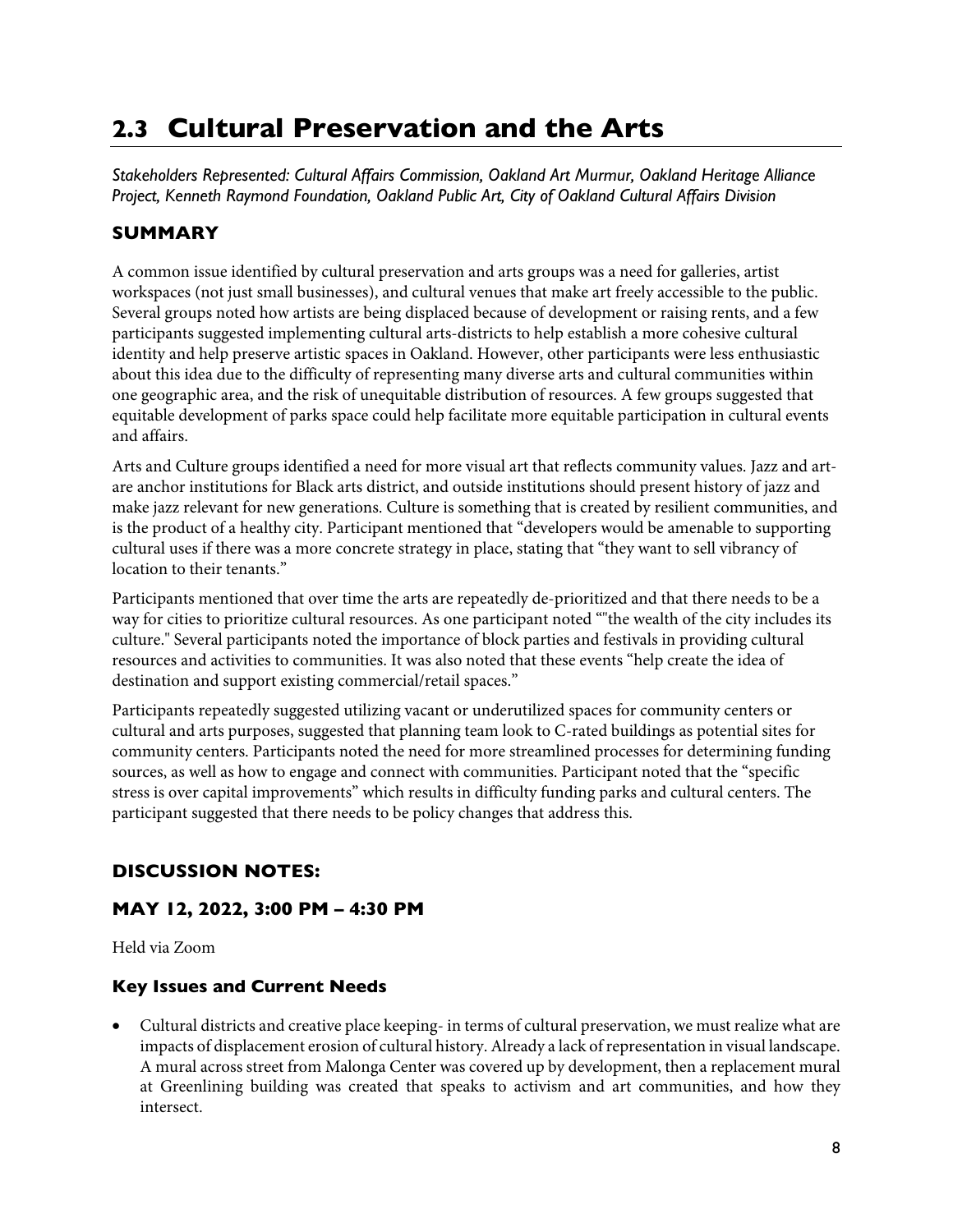- There is a need for more visual art that reflects community values. Preserving and expanding that will improve it. Jazz and art-anchor institution for Black arts district, and outside institutions should present history of jazz and make jazz relevant for new gen. If we lose jazz, then there's whole history of jazz in Oakland that will be lost to future generations. Culture is something that is created by resilient communities, and product of a healthy city.
- There is a need for galleries and artist workspaces- not just small businesses, but cultural venues that make art accessible for free. Participant noted how people are being displaced from locations because of development or raising rents. Participant spoke about existing spaces that could be utilized for cultural orgs like libraries or parks.
- Participants mentioned that school closures are damaging in terms of education and because they remove access to parks and other cultural resources.
- One participant mentioned that "Block parties and neighborhood festivals help create the idea of destination and support existing commercial/retail spaces. The participant identified the Art Murmur as a great example of this sort of programming.
- Participant described the central role of jazz as part of the cultural identity of Oakland.
- One participant mentioned cultural arts districts, a program being piloted in Emeryville. Participant requested long-term art spaces. Galleries are a great way to provide free and public access to art spaces, and stated that efforts should be made to preserve those spaces and ensure they are financially accessible to tenants.
- Participant noted that people come to Oakland for jobs because it's cheaper than SF, but as people come, they "morph what the city is and what it becomes". The participant mentioned the importance of managing that growth and change to mitigate displacement.
- Participant wanted to follow-up regarding the topic of art-district, and suggested looking into the topic and potential funding more deeply. They also identified Oakland's diversity of artistic communities spread across a number of geographic areas and the difficulty of establishing one single arts district
- One participant questioned whether vacant ground-floor retail space could be reserved for "culturaleasements" and offered the example of the empty retail space of Kaiser Permanente, directly off Broadway.
- Another participant emphasized the importance of provisioning in the General Plan to utilize vacant space as an option for long-term arts & cultural spaces. This participant notes the interaction between commercial and cultural infrastructure.
- Equitable Development of parks space could help facilitate more equitable participation in cultural events and affairs. The participant wanted to offer caution about specifically dedicated cultural districts, because it can create cultural enclaves that don't effectively distribute equity.
- One participant mentioned that many new residents are moving in but have limited access to cultural facilities, and suggested increasing the number of libraries, and noted their role as offering cultural hubs to neighborhoods beyond just downtown. Offered examples of story-sharing programs, programs in Demark helping people to meet people and share storied about history. This participant suggested enhancing existing cultural resources.
- One participant mentioned that "developers would be amenable to supporting cultural uses if there was a more concrete strategy in place, stating that "they want to sell vibrancy of location to their tenants."
- "Culture is a movement! but its history informs and educates when it is cultivated and curated from a community-supportive standpoint."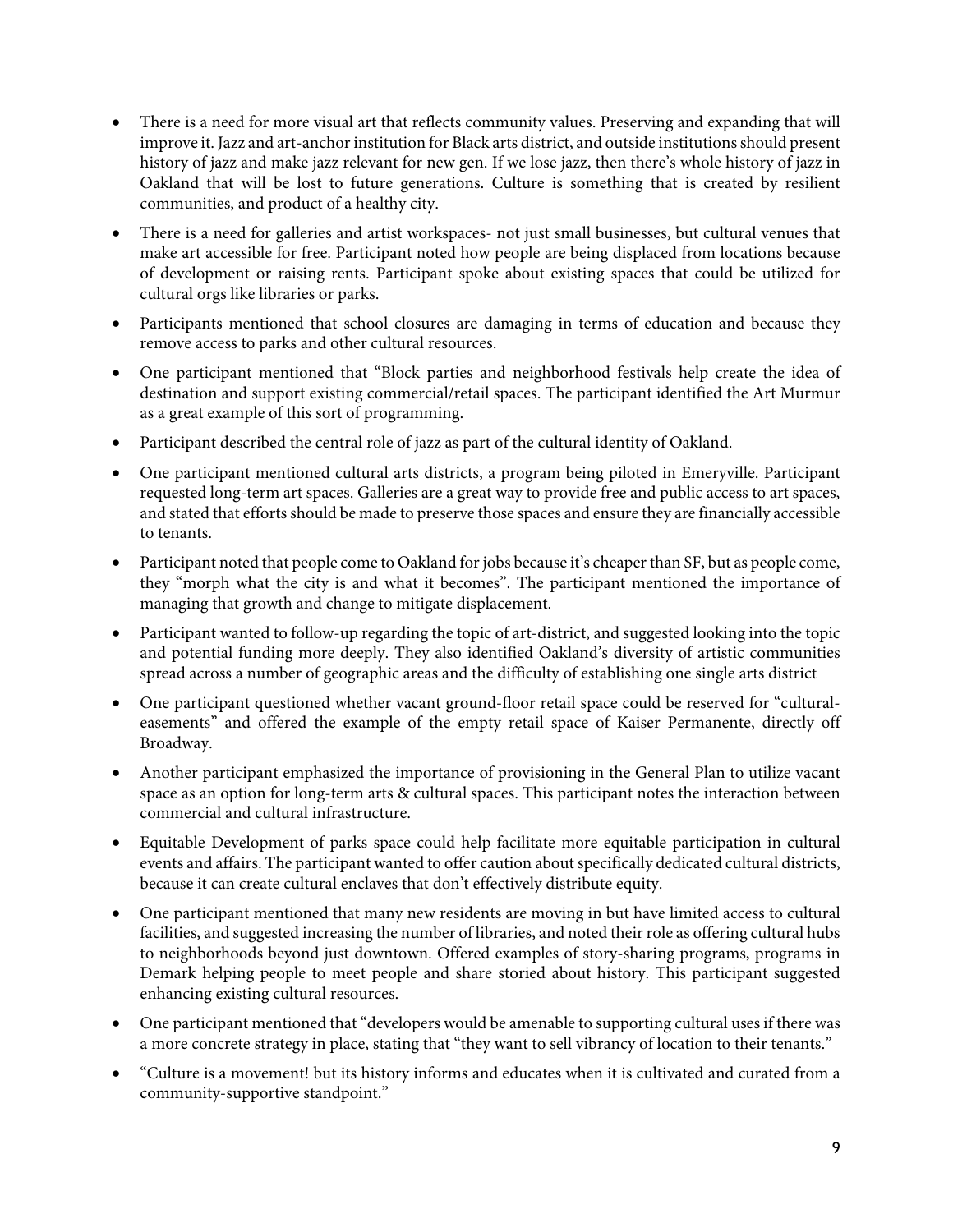## **Visioning Exercise**

- "Community that sees itself reflected and honored in place"
- "Clear ways to empower individuals to care"
- "Historic buildings welcoming art-creators at no cost"
- "Financial supports so that libraries can be community and cultural centers"
- "A community center in every neighborhood"
- "Tools to support collaboration between city, public, and private entities"
- "Enabling epistemic justice in Oakland"
- "Understanding scales of neighborhoods"
- "Artists districts start where housing and studios are cheap, and they don't need
- "Preservation, stabilization, and activation; providing staff with resources to connect with the community."
- "Value cultural and historic preservation in the arts as much as or more than business profit."
- "Neighborhood involvement with historic and cultural centers"
- "Mutually respecting what came before and is now"

#### **Opportunities Moving Forward**

- Participant mentioned that over time the arts are repeatedly de-prioritized and that there needs to be a way for cities to prioritize cultural resources. As another participant noted ""the wealth of the city includes its culture."
- Community centers need to be in every neighborhood, and recently there was a building that could have become a community center was demolished. The participant suggested looking neighborhood by neighborhood to find potential buildings for locations for cultural centers, and proposed making develops pay to support these projects.
- Another participant proposed using vacant, city owned landmark buildings spread out throughout the city that are constantly being vandalized and are uncared for. Participant questioned why these unused spaces could not be used more effectively.
- The participant mentioned their concern about how boundaries in communities are being drawn and said that it made it difficult for residents to determine how their communities are connected. "In order for something like this to fit, the scale is important."
- One participant commented: "How do you define the appropriate scale for investment in neighborhoods as a unit for measuring equity? (from Belonging in Oakland)"
- One participant proposed "belonging improvement districts" as an idea, and questioned how policy could support local POC business and how to ensure equity and help address historic divestment and redlining. The participant also suggested that rather than taking the approach of "build it and people will come", planning team should consider identifying where people are already going and focus on those areas.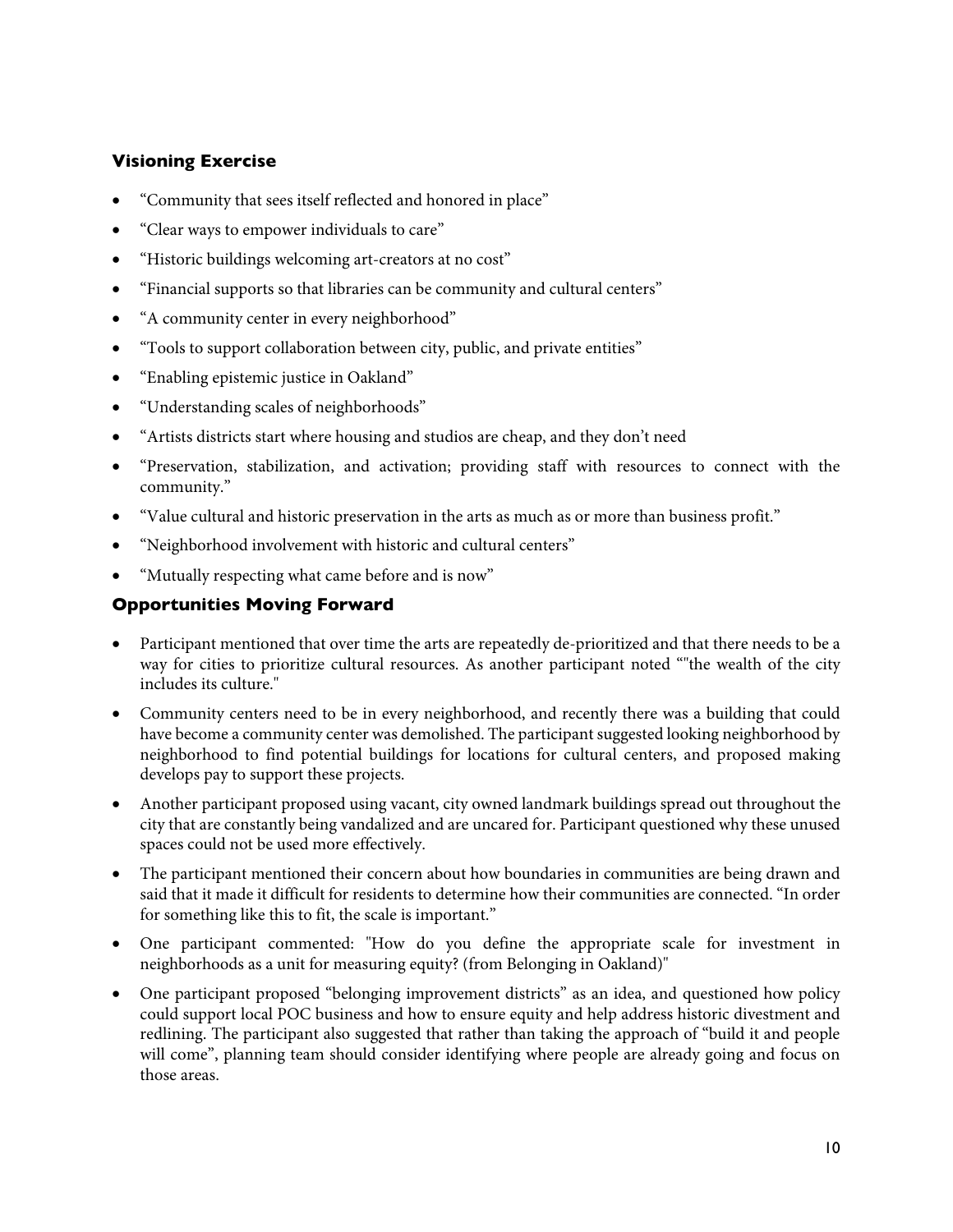- <span id="page-11-0"></span>• Participant mentioned the need for more streamlined processes for determining funding sources, as well as how to engage and connect with communities.
- Another participant noticed the importance of getting culture-focused policy codified in order to hold the city accountable in terms of how it directs energy and resources.

### **Incorporating Ideas into Policy**

- Participant described a 4-part document that begins with 1. Lofty goals and vision 2. Pictorial element that visualizes goals 3. Matrix of policy that directs action 4. What happens if the actions are not taken, penalties, and what are ways to hold city accountable?
- City of Oakland mentioned that many of the things discussed in meeting could be incorporated into OSCAR planning documentation and policy as well, in addition to the Downtown Oakland Specific Plan
- Cultural Affairs Commission participant mentioned that "It would have been great to have Indigenous voices in this group...thinking about historic/cultural preservation."
- Participant mentioned that culture needs to "be put on equal footing with housing, not an either-or".
- Participant suggested that planning team look at C-rated buildings as potential sites for community centers.
- Participant noted that the "specific stress is over capital improvements" which results in difficulty funding parks and cultural centers. The participant suggested that there needs to be policy changes that address this.

## **2.4 Transportation**

*Stakeholders Represented: Bay Area Rapid Transit (BART), VeoRide, ParkStash, Oakland Department of Transportation (OakDOT), Walk Oakland/Bike Oakland, AC Transit*

## **MAY 13, 2022, 10:00 AM – 11:30 PM**

- Work patterns have changed because of the pandemic. Bus services have recovered more quickly serving essential workers, and this AC Transit representative noted that transit needs should be more focused on a broader variety of types of trips. AC Transit plans to broadly restructure lines and maps after doing research about transit needs and getting community feedback. AC transit is hoping for grants to study transit in East Oakland.
- Major challenge of route restructuring is determining how to allocate funding and distribute line service. AC transit takes equity and density of riders into account when planning routes. This participant noted that as agencies restructure routes, the national trend has been to focus on reinforcing and improving the strong and favored services the most.
- BART:
	- Replacement parking is the biggest challenge for BART as they try to free up land for transitoriented development (TOD). BART only has enough funding to function through 2026, and ridership still hovering around 30%. There are extensive concerns around safety and security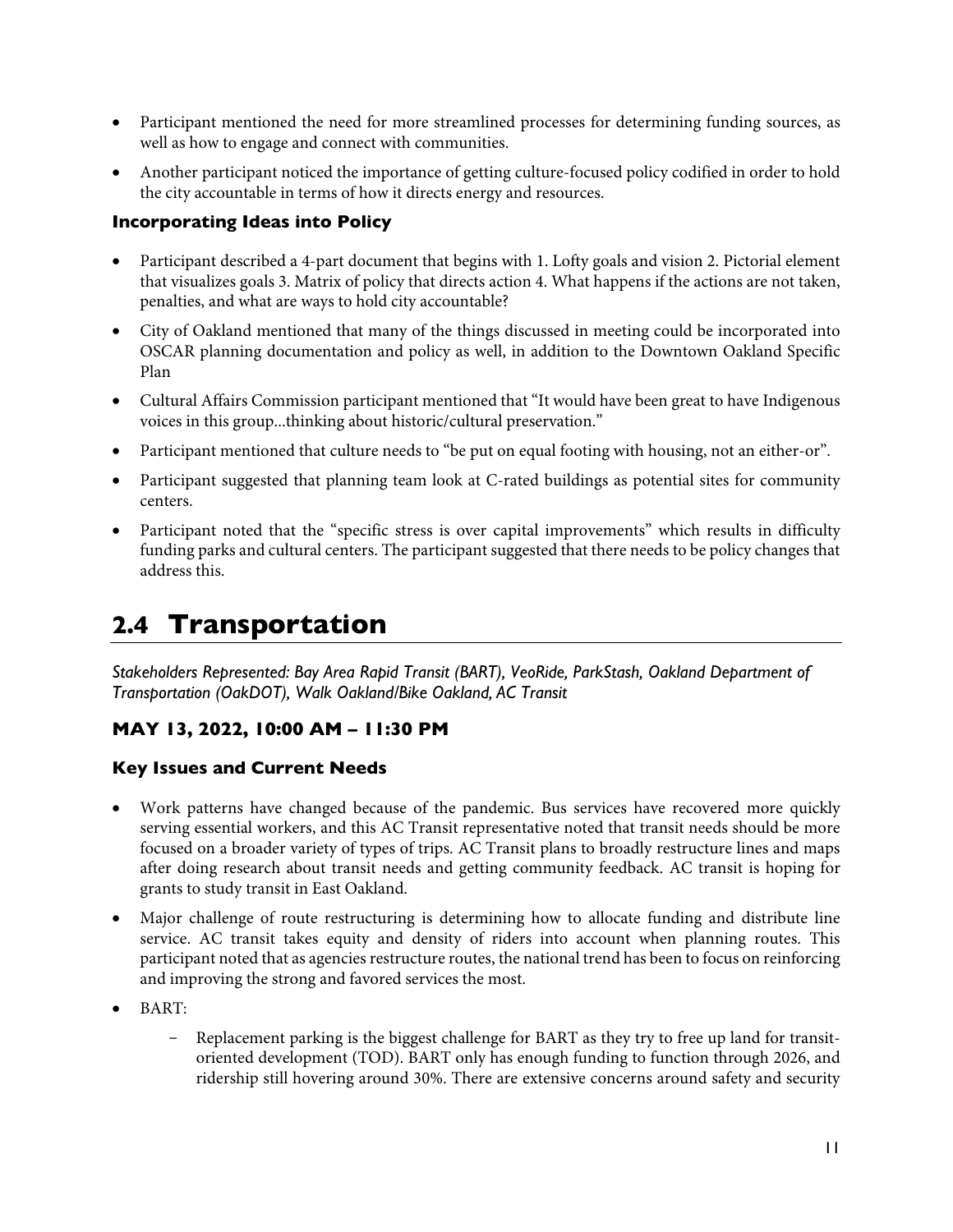and homelessness. Policing isn't necessarily the most effective solution to improving safety; need ambassadors and other equitable solutions.

- BART has lost a significant number of staff. Transit operators have lost bus drivers, train operators, Measure RR passed to help address state of good repairs, which helped to improve track repairs and maintain service. TOD workplan is apriority for BART.
- The participant described a vision for more people returning to the office and is trying to advance core capacity: adding cars, expanding maintenance warehouses. The participant stated that "the single biggest thing private employers can offer to transit is asking private employers to come back to the office."
- BART is also working on a needs-based, low-cost fare program for low-income riders. 70 percent of passengers are low-income. BART is much different from other transit agencies; more conservative, and much bigger portion of funding comes from farebox (74 percent).
- SPUR:
	- Participant noted that Bay Area has one of the world's highest GDPs but a lackluster transit system; "transit is like the circulation system of the body."
	- Participant mentioned the "need to add 100,000s of people to Oakland," and that all the problems we have are directly related to transportation. Participant urged the city to make downtown Oakland into a serious hub that provides jobs and housing.
	- Bus rapid transit should go on highways, and transit stops should be located at major transit intersection; Rockridge is a good example because the statin is located directly under the freeway.

#### **Mircomobility**

- Micromobility can be complimentary to transit, offering a mobility solution in transit deserts, where buses/BART aren't necessarily available or running.
- UBER:
	- Participant noted that during COVID ridership dropped off for everyone, but not as much at Uber for low-income riders (which is an equity issue). Uber can't be a leader in solutions, but hoping to offer support. For example, uber has offered services for restaurant works in Dallas for late night trips when
	- San Diego First mile-last mile program: San Diego is subsidizing fare for first mile last mile trips to downtown San Diego. Program has been well-received. Proposed that Uber could be a partner in helping get to transit, and marketing and informing people about innovative ways to use the service. Participant mentioned that Uber can also offer Paratransit services much more cheaply than other companies.
- ParkStash:
	- Goal is not to create more parking, but to utilized existing unused spaces and also help businesses monetize the spaces. Has been speaking to CEO's about moving back to office, and the key is to make it more enticing to consumers. Transit trips need to be more appealing and consumer behavior needs to change.
- Walk/Bike Oakland:
	- People in the pandemic seem to be rediscovering the spaces immediately around them. Participant noted the opportunity in identifying spaces traditionally used for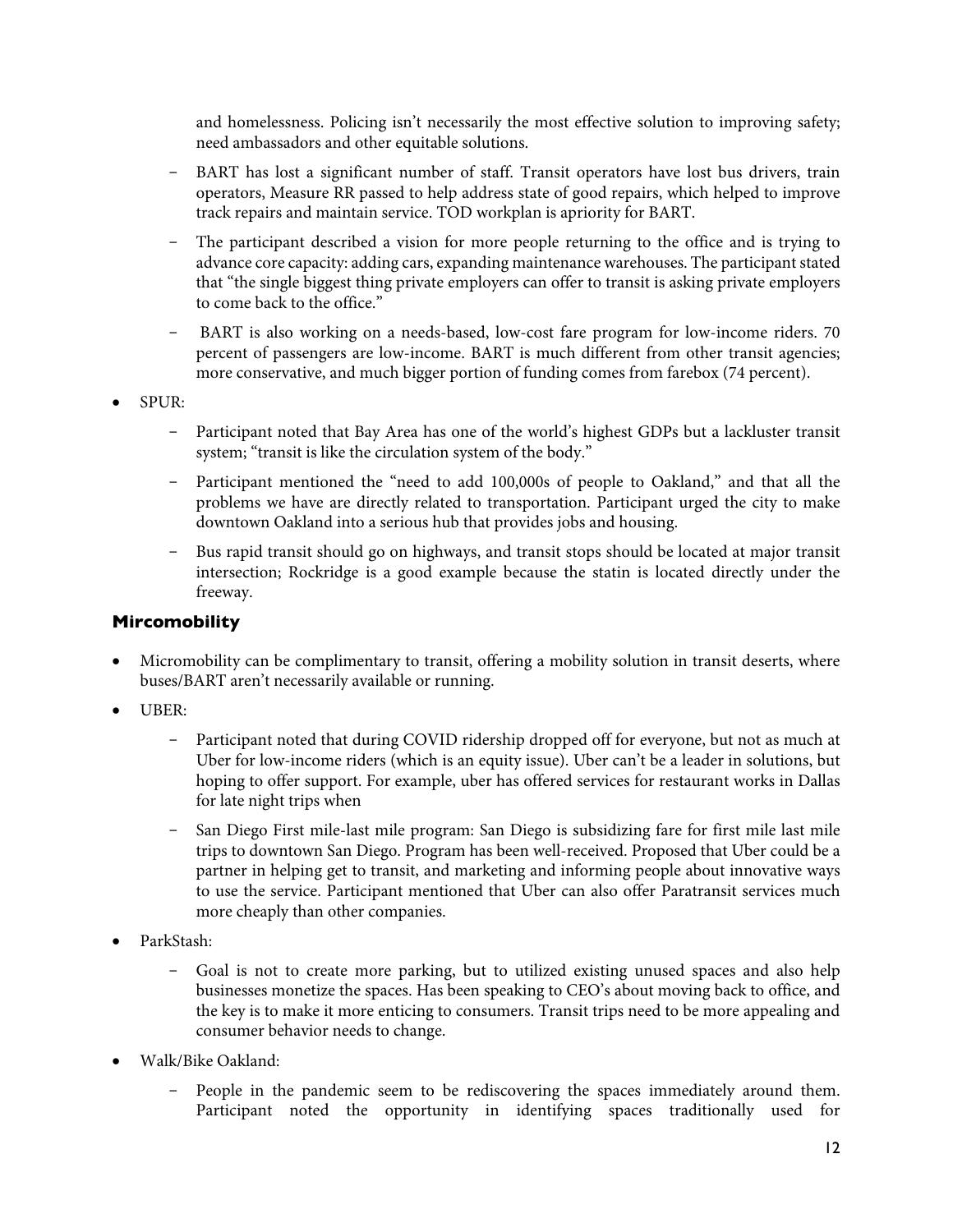automobiles/transit (streets) and using them in alternative ways. Participant has never seen as many people in public parks and spaces as she is now. Participant mentioned that we should prioritize getting people to parks without cars.

## <span id="page-13-0"></span>**Opportunities Moving Forward**

- "Biking is forever." One participant described how e-bikes have transformed people's relationships to travel and mobility. A three mile radius of transit stations must be transit/pedestrian/bike friendly. Population growth should not accompany roadway growth, and more people on transit can free up space for bus lanes. Areas around essential services should be prioritized: i.e., food, grocery, restaurants, commercial corridors.
- SPUR
	- The participant explained that in 1970's Copenhagen had a gas crisis, but before that people were moving to suburbs and buying cars. Eventually the government forbid driving on Sundays, which catalyzed bike riding and the revitalization of the city. Ideally the General plan would offer the same shock.
- OakDOT:
	- "Anything is possible." OakDOT is trying to be creative and responsive to community needs. Emphasized opportunity to grow in partnership with Union Pacific because the railroad cuts off the city. OakDOT representative doesn't know what's that process look like, but appreciates the conversations being had and big picture ideas proposed.
	- "Let's think about how the general plan is used and making sure there are robust policies and actions in place to justify projects as they occur."

## **Visioning Exercise**

- Auto use is diminished, space for parking is diminished
- Let's use the Oakland general plan to knit together and transform the Bay Area to make the Bay Area accessible to everyone
- Universal basic mobility benefits for people
- "Walkable Bikeable Slow streets with fast, reliable transit, let's encourage people to get out into their communities."
- "All inclusive, accounts for diverse opinions, and incorporates technological innovation."

## **2.5 Small Businesses**

*Stakeholders Represented: Alliance for Community Development, African American Chamber of Commerce, Business Development Division Economic and Workforce Development, Bay Area Housing Advocacy Coalition, Wachira Wines*

## **SUMMARY OF MEETING NOTES:**

Small businesses groups noted that ground floor retail spaces in Oakland are often too large for smallbusiness needs. It was suggested that the plan prioritize a greater diversity in sizes and types of spaces available for commercial use. Participants also noted the need to improve the business licensing process with the city. Strategies discussed included setting up outreach in a greater variety of locations including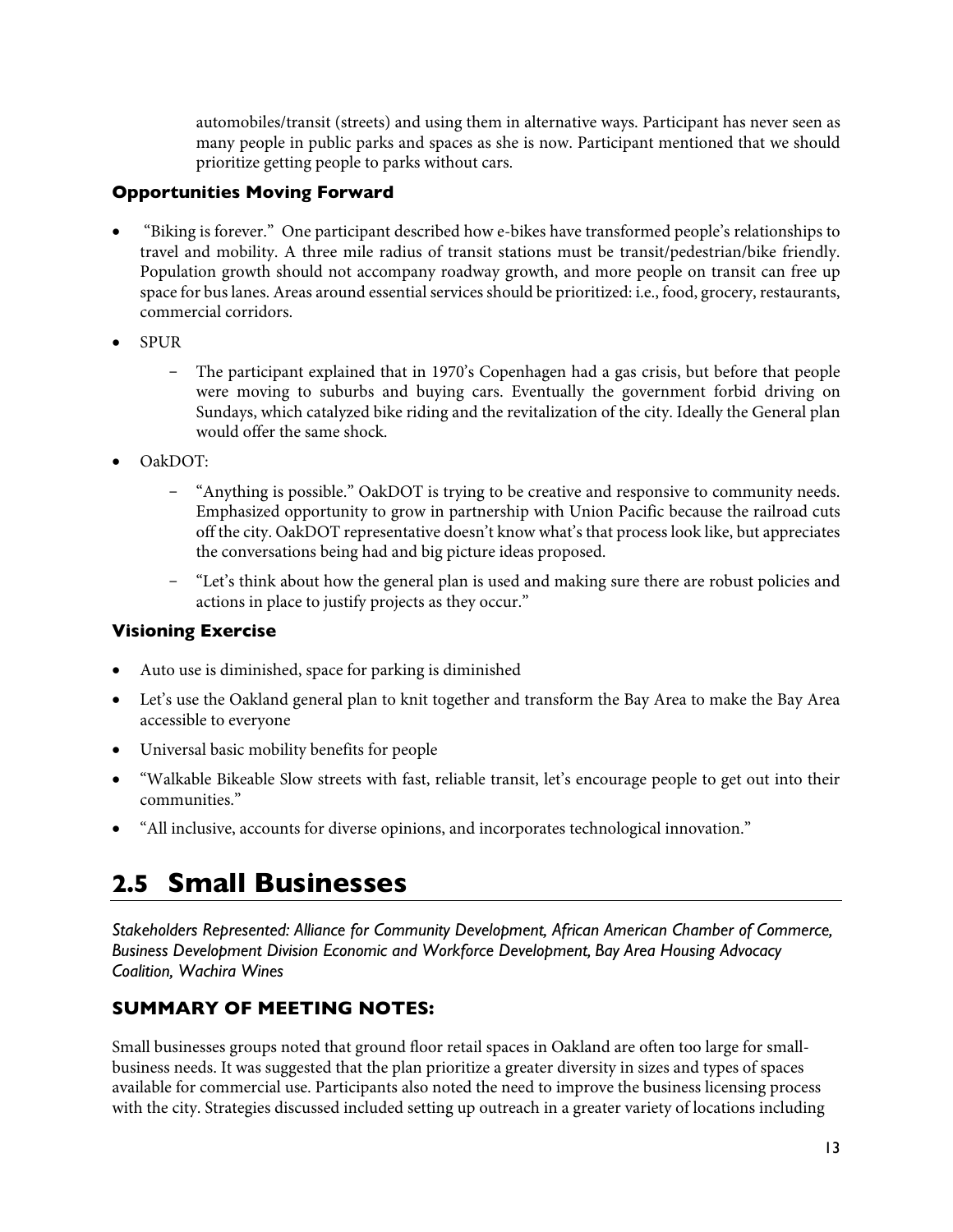libraries and making it easier for small businesses to connect with the city. In Oakland, businesses often operate informally and do not register with the city due to permitting barriers and a lack of clarity about the process.

Another key concern expressed was the need to address vacant commercial space concerns in Oakland. Some solutions proposed included vacant space fines, but participants were not confident in the efficacy of fines as a strategy to reduce vacancies, and alternatively proposed working directly with landlords to reach agreeable outcomes.

Several groups discussed the uneven geographic distribution of services for businesses in Oakland. Many businesses are unable to take advantage of flex streets, parklets, and other programs due to location-related challenges, the need to prioritize business zoning along transit-corridors. Participants noted that East Oakland in particular struggles with blight and perception of crime. Many participants suggested an increased focus on supporting businesses in East Oakland given the acute economic challenges caused by COVID and larger economic trends. An important task moving forward is to establish better communication with landlords. Communicating with landlords is often one of the biggest barriers to improvements in economic diversity and equity. Participants described landlords' inflexible behavior and how this has prevented equitable solutions to commercial leasing issues.

Moving forward it will be important to consider ways to uplift a small but important entrepreneurial sector in Oakland. Participants suggested devising ways to support smaller, informal businesses more effectively in Oakland. Solutions proposed included: allowing businesses to share resources and pool rents, creating spaces to reflect these community-based and collective business solutions (food halls, popup, informal economic strategies). Participant suggested that the city should consider ways to help these businesses formalize more effectively.

## **DISCUSSION NOTES:**

## **MAY 16, 2022, 10:00 PM – 11:30 PM**

Held via Zoom

## **Key Issues**

- Alliance for Community Development
	- Noted a need for smaller floorplans for ground floor retail. Participant noted that brick and mortar spaces are too big for small businesses. Participant hopes to prioritize retail development along transit corridors, in addition to more broad interest in housing affordability and addressing displacement.
	- Participant advocated for first year free business licenses, because it can be really challenging to get people registered in business directory, especially now that there are so many vacant businesses. Last year this participant was able to work with Greenling institute for data-sharing opportunities with the city, which was helpful.
	- Participant also noted that going out to businesses in different local library drop-in spaces was more convenient for businesses than the downtown option was. Participant recommended prioritization of business development around slow streets and transit corridors for multiple lines of transit access. Participant mentioned that "Place-based initiatives don't reflect gentrification and displacement patterns, and need programs that more accurately reflect where people live and work."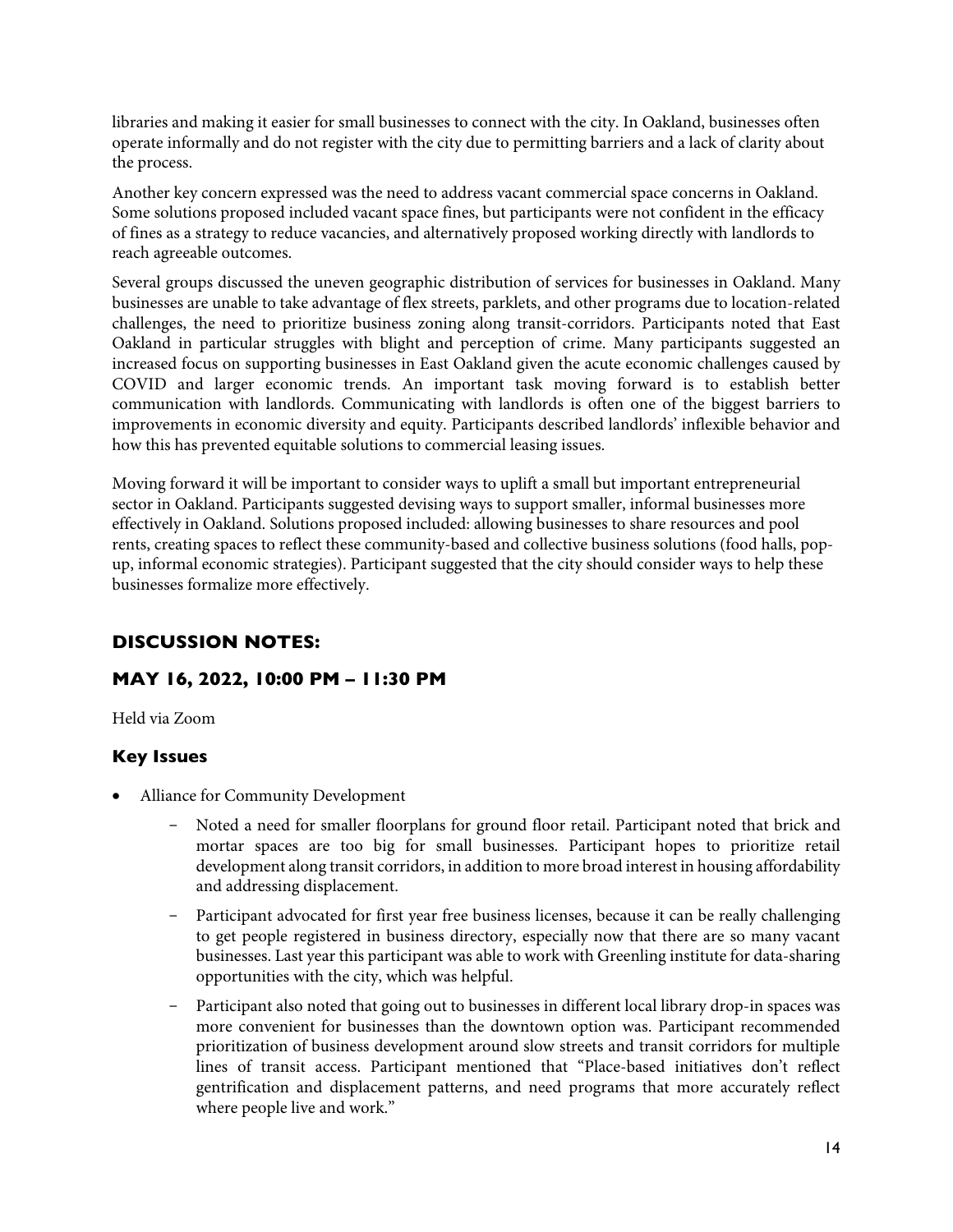- African American Chamber of Commerce:
	- Need better funding for entertainment commission, which has been hard-hit by COVID and even before that, gentrification.
	- One participant noted the need to connect more effectively with businesses in the city, particularly in East Oakland. Additionally, this participant commented on the need for support in overcoming various barriers to business development (i.e., finance, security, crime, lack of affordable commercial space, administrative issues.)
- Another participant noted the need for a greater diversity in types of commercial spaces to accommodate advanced manufacturing needs.
- Participant noted that a consistent comment regarding Clean Green Safe Agenda is that the ability to establish flex streets varies greatly depending on location. It was much easier for some businesses to set up parklets, while others had more limited access to parklets, garbage removal, and had great issues with safety and security.
- Participant noted that there is a great community of business owners in Oakland, and the public transit is very helpful for getting around. Community has endured the pandemic, and they want to be active and supportive in the business community. Participant noticed the importance of supporting the small businesses that support the city.
- Continued concerns for businesses in far East Oakland perceived to be neglected. The blight and perception of crime in these areas makes it difficult for small businesses to be successful.
- The General Plan should lift up small businesses all around Oakland, and needs to offer service out to people in more Industrial corridors where businesses are struggling and have been struggling since before the pandemic.
- There is an effort to reorganize inter-departmental communication and coordination but that there is a lack of coherent strategy with respect to addressing community problems. It's difficult to make change without direction from city council, and because of lack of resources and funding. This participant mentioned a security camera program in East Oakland. It was also noted that there are many commercial space vacancies.
- City of Oakland staff participant mentioned city of Oakland staffing issues, which leads to limited capacity to deal with issues. Participant noted that there is a need to be more innovative and efficient when dealing with issues.

## **Strategies to Uplift and Amplify Economic Diversity and Equity**

- Participant noted the importance of focusing on Deep East Oakland and building capacity within the community to address issues. There are opportunities to leverage additional funding, but staffing shortages limits the extent to which city staff can seek new funding. One strategy suggested was to establish rolling deadline criteria versus programs that are first-come-first serve.
- Participant noted an example of a landlord that recently raised rents and forcibly closed commercial spaces, resulting in many small businesses having to leave and find new commercial space. One of the biggest challenges is communicating with property owners, and it is difficult to bring property owners to the table. Landlords seem to prefer to move people out of spaces rather than reach an agreeable solution.
- Landlords are not flexible, and that many landlords doubled leases during pandemic. There are many properties just sitting open. Participant questioned if there was a way for the city itself to help facilitate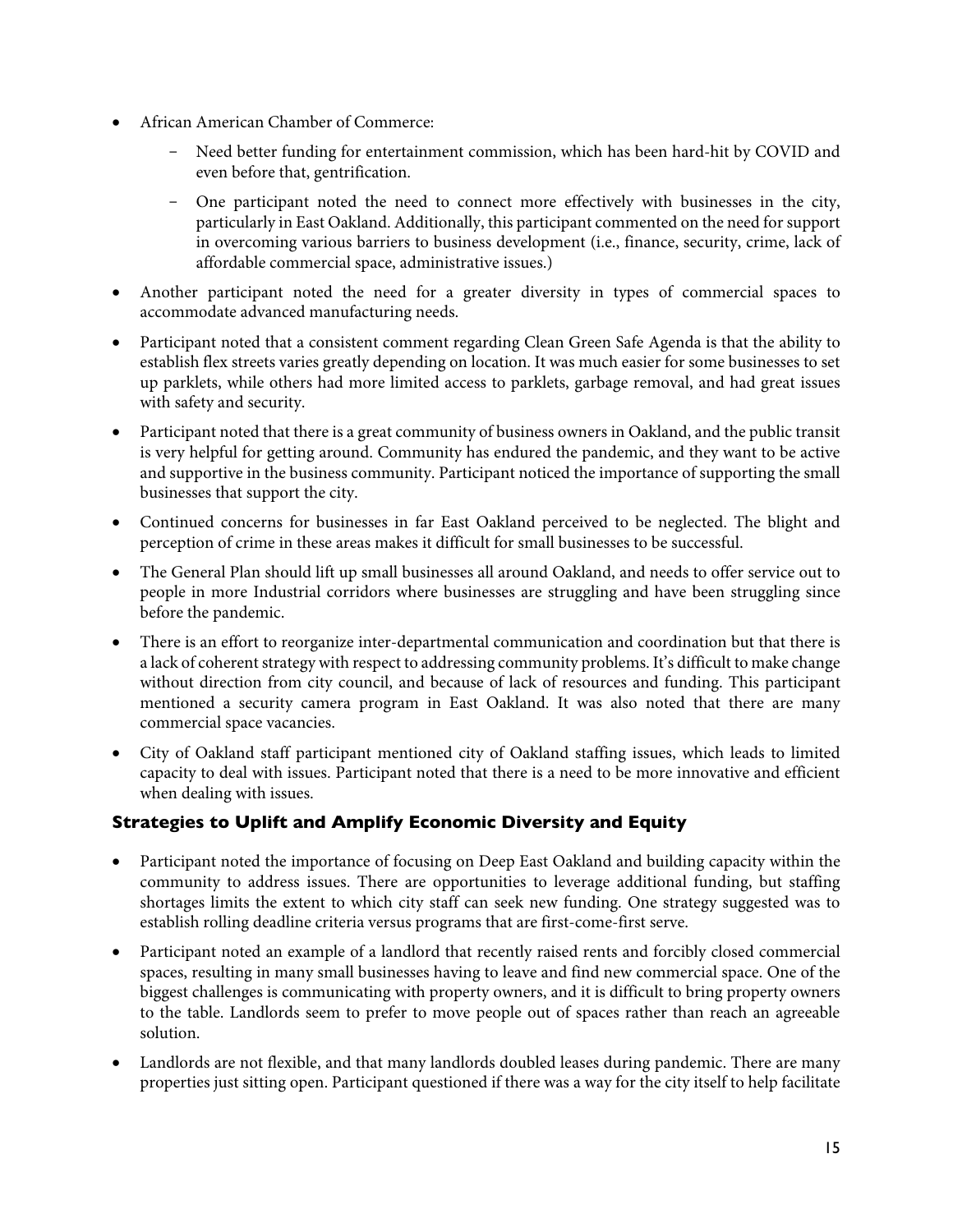easier access to affordable commercial space leases, rather than relying on external agencies and nonprofits.

- Participant noted that the City of Oakland does not own many commercial retail properties, but has been trying to reach out to large property owners to identify the future intentions of the property owners.
- Participant mentioned a program the city is trying to reorganize to offer business owners funding to remodel and rehabilitate existing commercial spaces. Another participant mentioned that there is a lot of opposition to imposing vacant space limitations.
- Participant noted that the City of Oakland has a vacant property tax that has received a fair amount of pushback. Participant described the need for making the tax more equitable and targeted, rather than a flat tax. There is interest in certain areas for businesses improvement districts where people have access to funding to improve the corridor, but this would require business and property owners to tax themselves.
- Participant mentioned that, particularly in low-income areas, there are large property owners who don't seem to care about vacancy fines. It could be more productive to work directly with property owners to make properties leasable rather than just fining the properties.
- A participant noted that the vacant property tax is much less for businesses than it is for individuals, and that it didn't really work in San Francisco when the city implemented vacant property tax.
- Participant noted that vacancy taxes and fines shouldn't be one-size-fits-all. There are many reasons why property owners allow different properties to sit vacant.
- One participant noted that the issues discussed are all the same problems from ten years ago. Participant wondered what could make a difference in the future, and if the problems will remain for 20 years.

## **Opportunities Moving Forward**

- Participant mentioned that the data suggest there is a small entrepreneurship space, but there are a few important and "grounded" smaller business owner. It could be important to think about building sizing to address these smaller business needs, and create diverse types of incubators. One potential solution can be for businesses to share resources and pool rents, and buildings need to reflect these communitybased and collective business solutions (food halls, pop-up, informal economic strategies).
- Participant noted that many businesses operate in informal economics, and the city should consider ways to help these businesses formalize more effectively. This could include identifying where pop-ups are and improving word-of-mouth and foot-traffic.
- City of Oakland participant mentioned that there are some innovative ideas relating to permitting responsibilities and other economic strategies.
- Participant noted that it can be difficult for new-business owners to know how to navigate permitting processes in the beginning.
- Participant focused on East Oakland noted a recent grant meant to support communities in East Oakland isn't enough, and there should be more interest in securing additional funds to support the community and allow focus on not losing people from the community due to high rents and other challenges.

#### **Improving outreach to small businesses**

• City of Oakland, Business Development Division Economic and Workforce Development.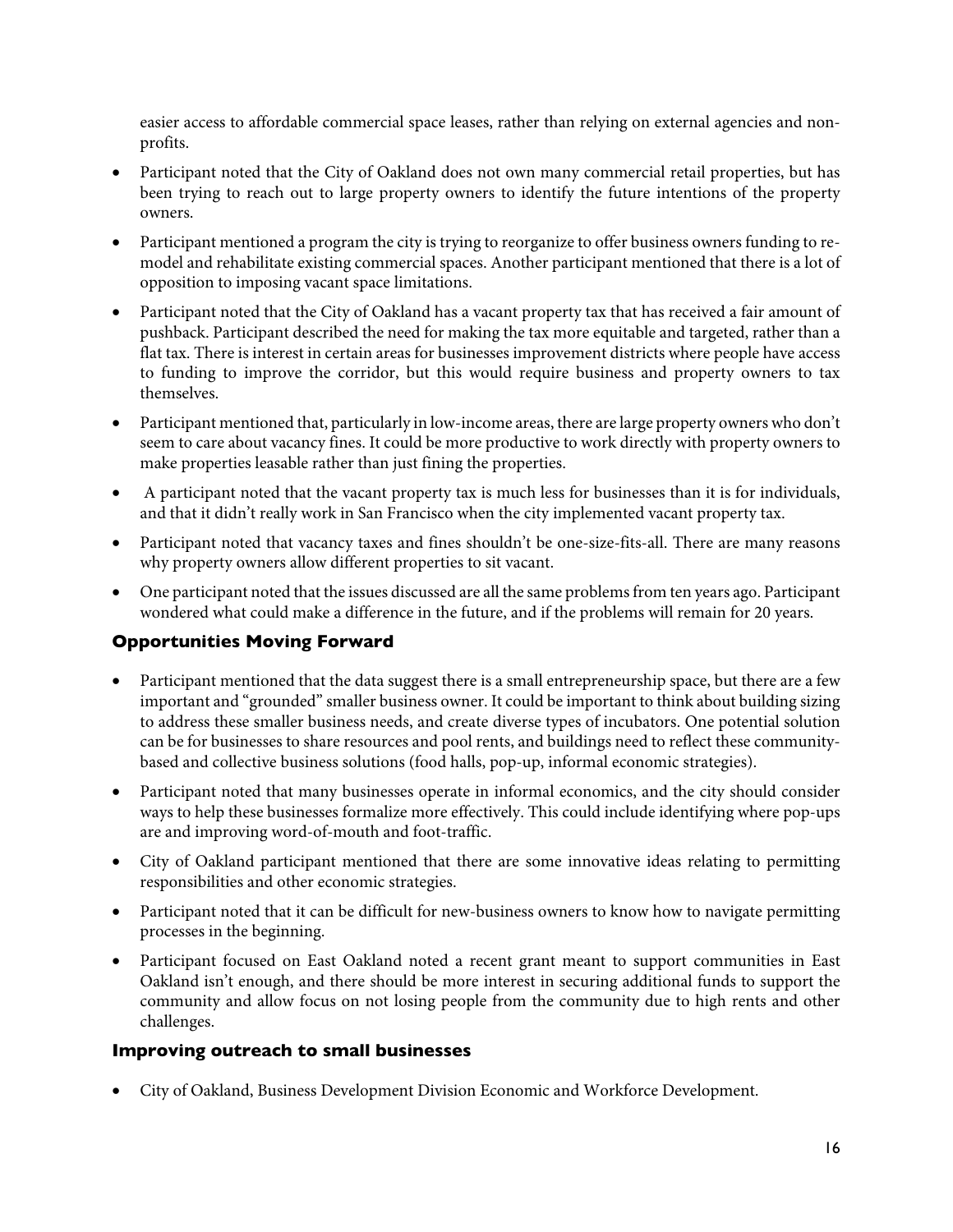- <span id="page-17-0"></span>• Need more small business participation, better outreach to small businesses. For example, this meeting is happening at the times when small businesses are operating.
- One participant asked if it would be possible to partner with organization within their network.
- Another participant from the African America Chamber of Commerce mentioned interest in helping coordinate community outreach.
- Marsha Murrington mentioned that she could act as point person for East Oakland outreach.

## **Visioning Excersise**

- "Build up business community in Deep-East-Oakland"
- "Thriving business Community"
- "Space available for all businesses that need it within the city"
- "Appreciate all the economic activity in Oakland and also upload and assist it"
- "Dignity feels good to me"
- "Need new and innovative policy"

## **2.6 Medical Services and Public Health**

*Stakeholders: Alameda County Public Health Department, West Oakland Health Center/Council (WOH), City of Oakland Economic and Business Development Department, Communities for a Better Environment (CBE), Neighborship* 

## **DISCUSSION NOTES:**

## **May 19, 2022, 1:00 PM – 2:30 PM**

Held via Zoom

- Participant from WOH mentioned that roots and partnerships are some of their most important assets. Also mentioned that leadership transitions have allowed some of those partnerships to become lost. WHO has found a lot of benefit in re-establishing their connections with community-based organizations, so they can expand the range of services they are able to provide and recommend to their patients.
- Better communication with CBOs and better coordination in making sure CBOs are offering needed services and not all providing the same overlapping services.
- Participant from CBE mentioned that it is important to place health resources in communities are the most effective is key, and helping communities access resources that are affordable to them and even freely given are important assets to support.
- WHO participant mentioned that to effectively support communities it is important to speak directly to them. Three of the top issues that were raised were housing, fresh food, and mental health.
- Neighborship participant mentioned that vacant lots are important assets to utilize, and subverting zoning restrictions has been an effectively strategy to establish affordable housing in a variety of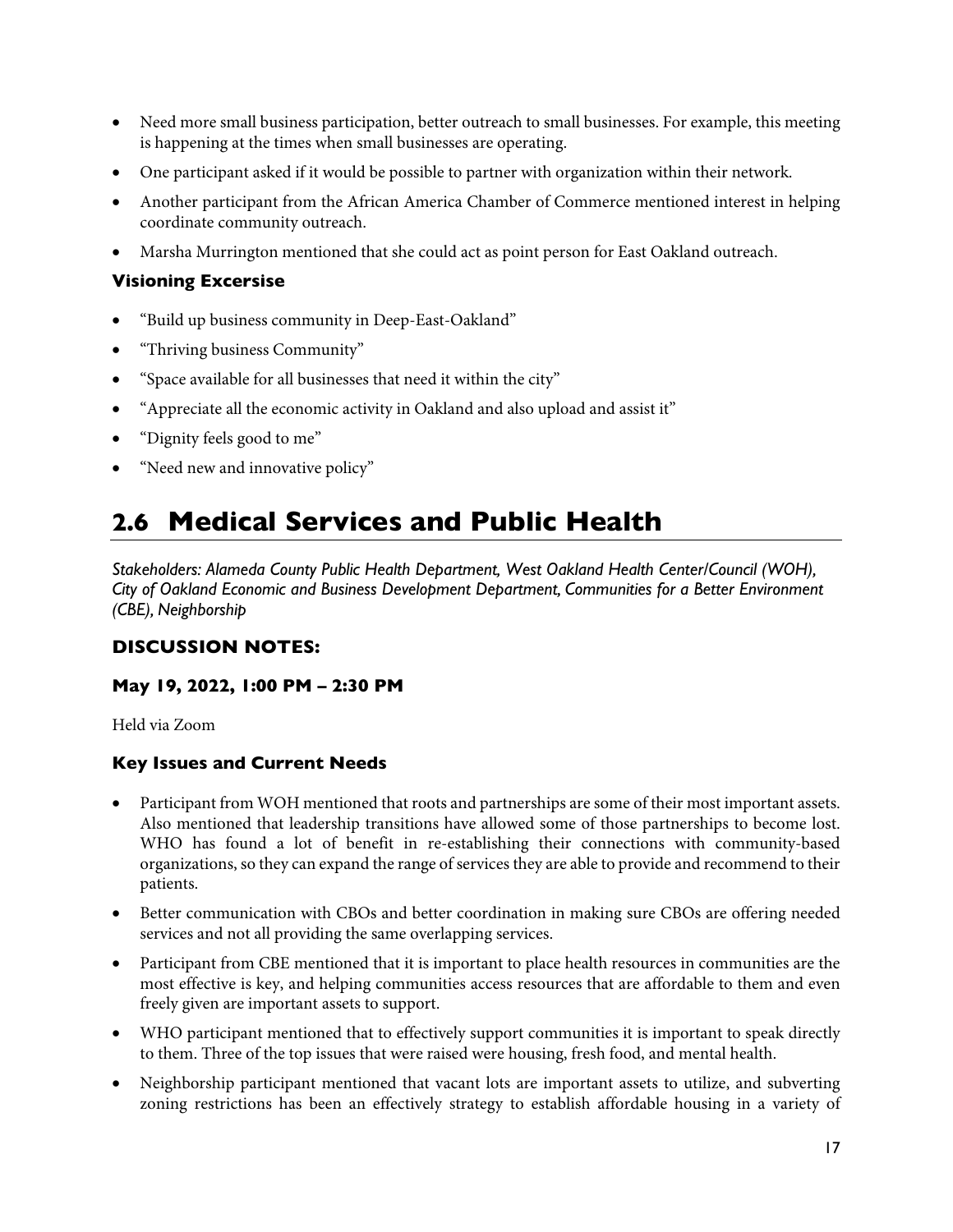contexts (cabin communities, trailers, tiny homes etc.) He found that offering low cost-resources particularly to address addiction are important.

- Participant found that grassroots and mutual-aid focused community-based organizations have been important assets. Participant noted that these groups have been key to building authentic and trusting relationships with local communities.
- Participant mentioned that targeting scare resources with a racial equity lens has been an important asset to help support the must marginalized communities, particularly in the context of COVID-19.
- Participant noted the food insecurity, housing, utilities, mental health, and violence/safety are at the top of mind for folks when thinking about.
- Participant mentioned the importance of community-outreach directly to groups like schools and other populations such as the unhoused in Oakland. Access to broadband and addressing the digital divide is an important tool for public health, and anything the general plan could do to address disparities in access to WIFI would be helpful.
- Participants note a lack of clarity about the purpose and function of the general plan.
- Participant described need for new sewer lines, and suggested trailer-park style blackwater dumping sites and questioned if that would be a possibility. Participant also noted need for more informal access to electricity (which connects to flush toilets).
- Density restrictions are a roadblock to tiny homes and tiny home villages; according to density restrictions only a few homes are allowed on a massive lot, while many more homes can fit.
- Participant mentioned that in addition to the need for new affordable housing, it's also important to maintain the quality of existing and older housing stock. This is important to prevent leadcontamination, which children are particularly vulnerable to.
- Participant who lives in an Industrial Neighborhood in Deep East Oakland described how the assets in her neighborhood are constantly threatened. Participant described a community farm, Planting Justice, in her neighborhood that has been an important asset, but also noted that there are not many assets in East Oakland because of a history of divestment and racial inequality.
- Participant mentioned a tremendous need for more healthcare worked and noted that there are growing gaps in healthcare staffing. Participant suggested that partnerships with Oakland resident find jobs in the healthcare sector. This would allow community member to get good jobs and build wealth. Employing local community members in healthcare also helps builds community trust and relationships.
- Participant mentioned a healthcare services workforce pipeline that engages youth of color and trains them in entry level positions called the EMS Core. Community Health centers train inexperienced staff, but then larger hospitals hire staff once they get trained.
- Other counties can pay medical assistants with a much higher salary, which makes it difficult to retain trained and experienced staff. Another participant mentioned a need for better funding to address wage competition.
- Illegal dumping abandoned cars are an issue for East Oakland sites, as well as lack of parking for staff and patients. Participant mentioned that illegal dumping has resulted in unsafe and unsanitary conditions, in certain cases where children are regularly present.
- Support from the city monitoring and managing homelessness and getting people housing would be helpful. This participant also mentioned that reckless driving has caused safety issues for people crossing the road, and people have been using the bus rapid transit lanes for unsafe and reckless driving.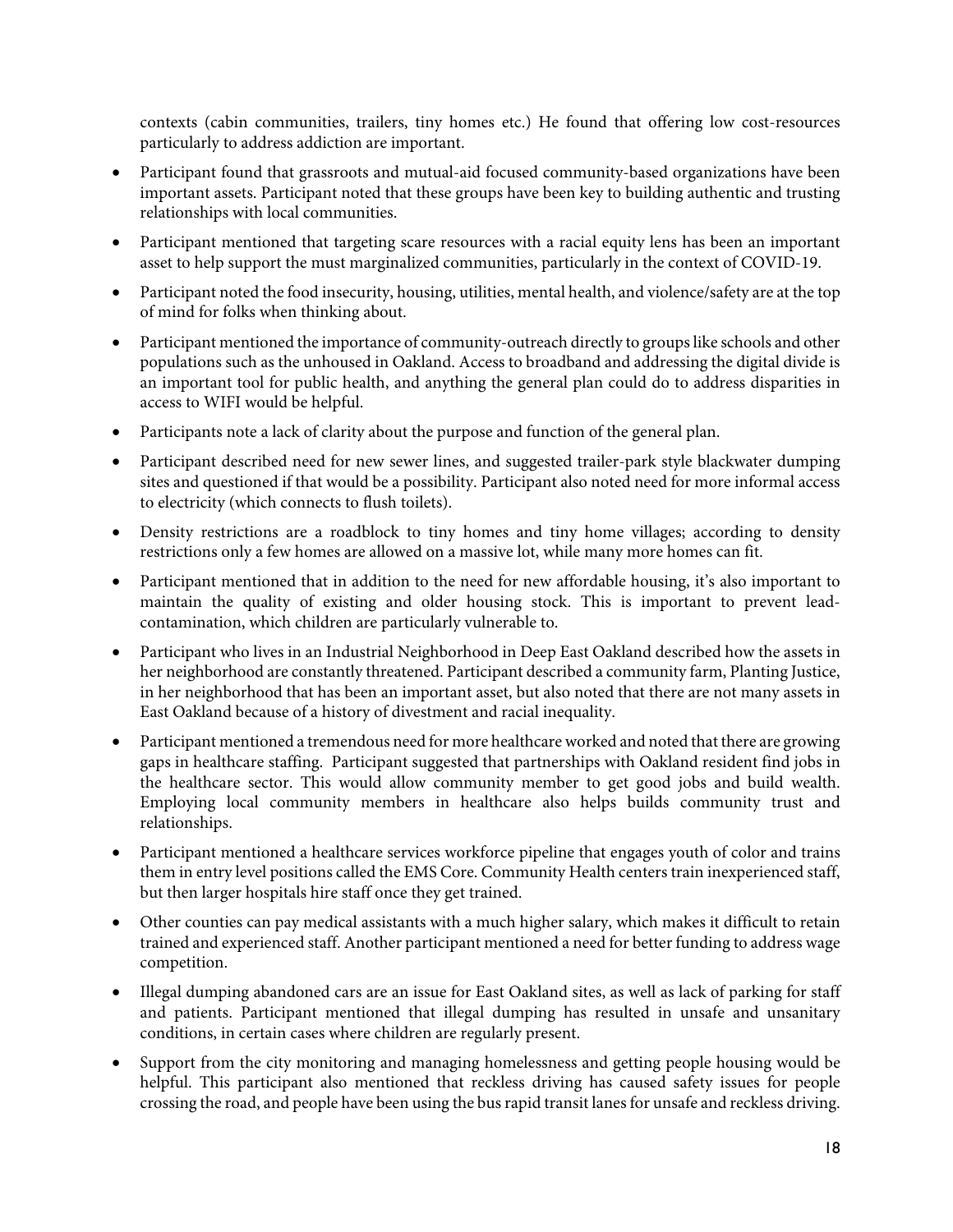- One participant and resident of East Oakland noted the apparent disparity between the ability of different areas of Oakland to control Oakland. Another participant mentioned that East Oakland is regularly deprived of services.
- Participant mentioned its extremely difficult and expensive to dispose of bulky items; this is one reason why illegal dumping is tenacious. People don't have a low-cost way of getting rid of things and that's why the illegal dumping problem has proliferated.
- Participant described the experience of not being able to see results from policy changes and getting agencies to not just keep passing the bill off to other agencies. Asking for what problems people are facing isn't helpful unless there is an action items that results from the discussion.

## **Community Engagement**

- CBE suggested that in response to COVID, utilizing outdoor space for meetings and other outreach, but also noted that keeping a hybrid model is a more inclusive model for conducting outreach. Other strategies for more effective community outreach include having longer public comment windows, more interactive methods of planning participation. "Civic engagement is a piece of public health."
- Going into neighborhoods and meeting people where they are gathering is the best way to engage people and begin to facilitate dialogue. People are no longer going to come to you because there isn't a sentiment that anything will be done.
- One participant mentioned that there are many existing meetings and events going are that are happening, and people are trying to take things into their own hands. Going where people are is how to get the word out and how to get people engage.
- Participant mentioned importance of "compensating people for their time and input; also using the input rather than checking off a box to say you engaged the community but did the business-as-usual strategy." Having a response timeline and sticking to the response timeline is an important tool for community engagement, as well as creating a reasonable timeline that prioritizes early community engagement rather than rushing the process. Participant noted that often community engagement is done last or not done in such a way that doesn't incorporate feedback.
- Participant mentioned that it's important to avoid being oppositional, and make sure there are clear follow-up measures taken to show "It's not just listening, it's not just taking, it's important to actually circle back and show how policy is going to change"

## **Visioning**

- Free Housing for Every Person without a home.
- Proportional benefits for those who have been disproportionally impacted
- Good health and good sleep for everyone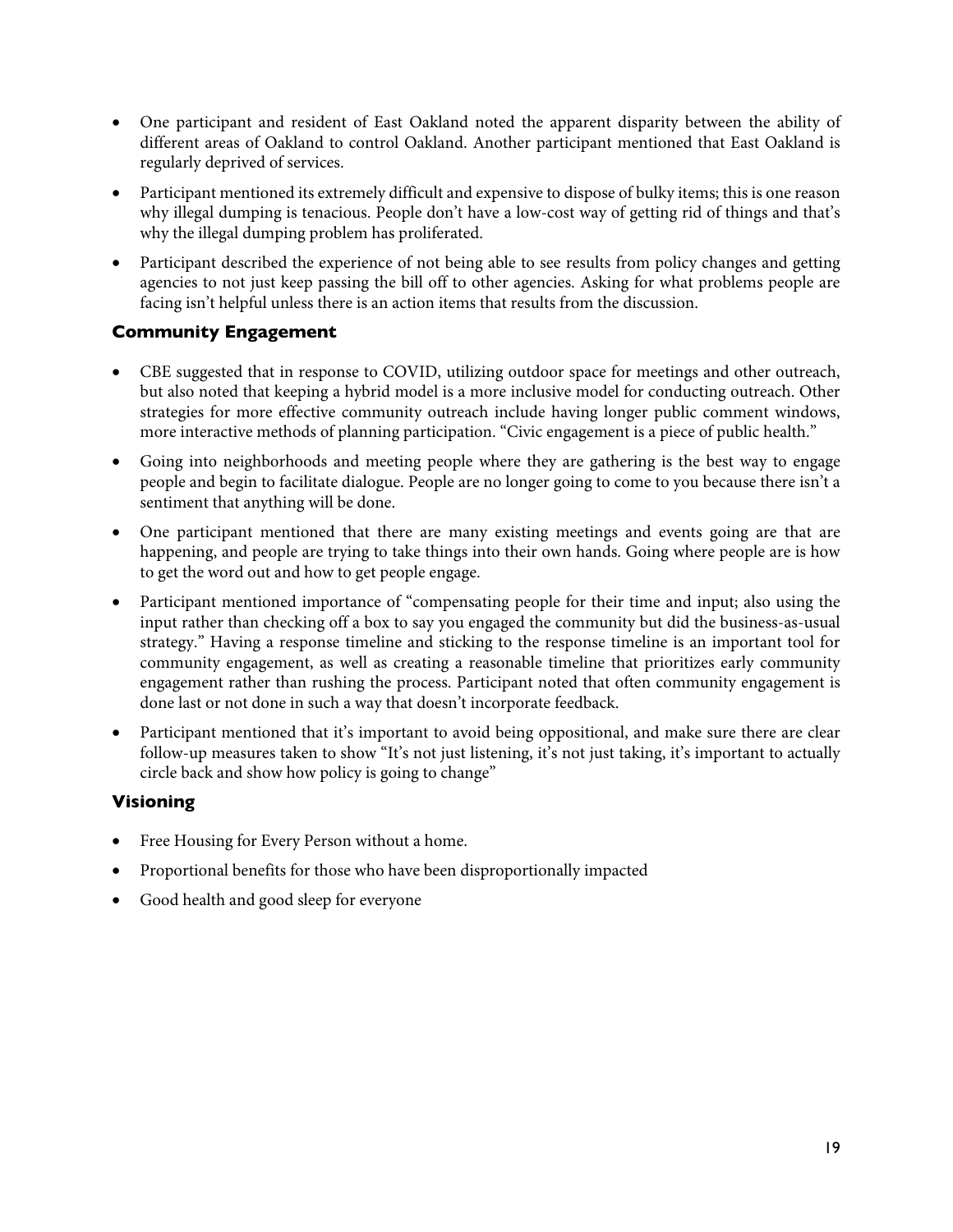## <span id="page-20-0"></span>**2.7 Life Sciences and Commercial Development**

*Stakeholders Represented: TMG partners Real Estate Development, Lowe, Gensler, Chromata Retail, Brookfield Properties, Steel Wave, The Swig Company, CBRE, Mettler Toledo Manufacturing, Cushman-Wakefield (10)*

## **SUMMARY OF MEETING NOTES:**

Office leasing in Oakland has been stagnant for the past two years, and vacancy rates are sitting at 24 percent. Rents achievable are not currently justifying new construction. While rents have not gone down, some participated noted they don't suspect that rents will increase much anytime soon. Several participants mentioned Oakland's business appeal derived from its lower costs that San Francisco, good transit, and diverse neighborhoods. Participants suggested that keeping costs low and not matching San Francisco's approach would be key to success. Oakland is challenged by crime, which makes it difficult to attract businesses. A lack of large office spaces has been a barrier to attracting bigger companies to lease space in Oakland. It is not common for national retail chains to rent in Oakland, so this leaves mostly smaller businesses. In spite of the pandemic-influenced economic downturn, a developer mentioned that the retail market has been steady in Oakland, particularly the food and beverage industry, while fitness and boutiques have suffered.

Life Sciences development is booming in the bay, particularly in a few regional hubs (Emeryville, South San Francisco, San Jose). Oakland could follow suit but there needs to be suitable space and would need to change zoning. Other cities also have faster permit processing times; because Oakland takes much longer to get anything approved it is less attractive to developers. Additionally, parking requirements can get expensive and restrictive in cities that have high requirements. Participants discussed the possibility of developing a life sciences cluster in Oakland and considered that that it could be an effective way to bring life sciences industry to Oakland.

Several participants identified that Oakland might be a better candidate for a more manufacturing focused life sciences industry, which would create jobs for residents that don't require PhDs and master's degrees. Many participants were optimistic that Oakland could introduce and support life sciences industry if it could overcome zoning issues, identify areas with enough space, and speed up plan review process. Some participants expressed concern regarding perception issues that could disincentivize employers from locating business/staff in Oakland, but other participants believed that perception issues were not as negative as others indicated.

Participants mentioned that zoning in Oakland is often unclear and ambiguous, and that clarity in zoning regarding research and development would be helpful. There was some discussion about vertical, towerstyle development or retrofit as means of providing space for life sciences uses. While one participant thought this type of development downtown could be incentivized, many participants were skeptical that downtown high-rise buildings could be transformed in a cost-effective way.

## **DISCUSSION NOTES:**

#### **May 19, 2022, 10:00 PM – 11:30 PM**

Held via Zoom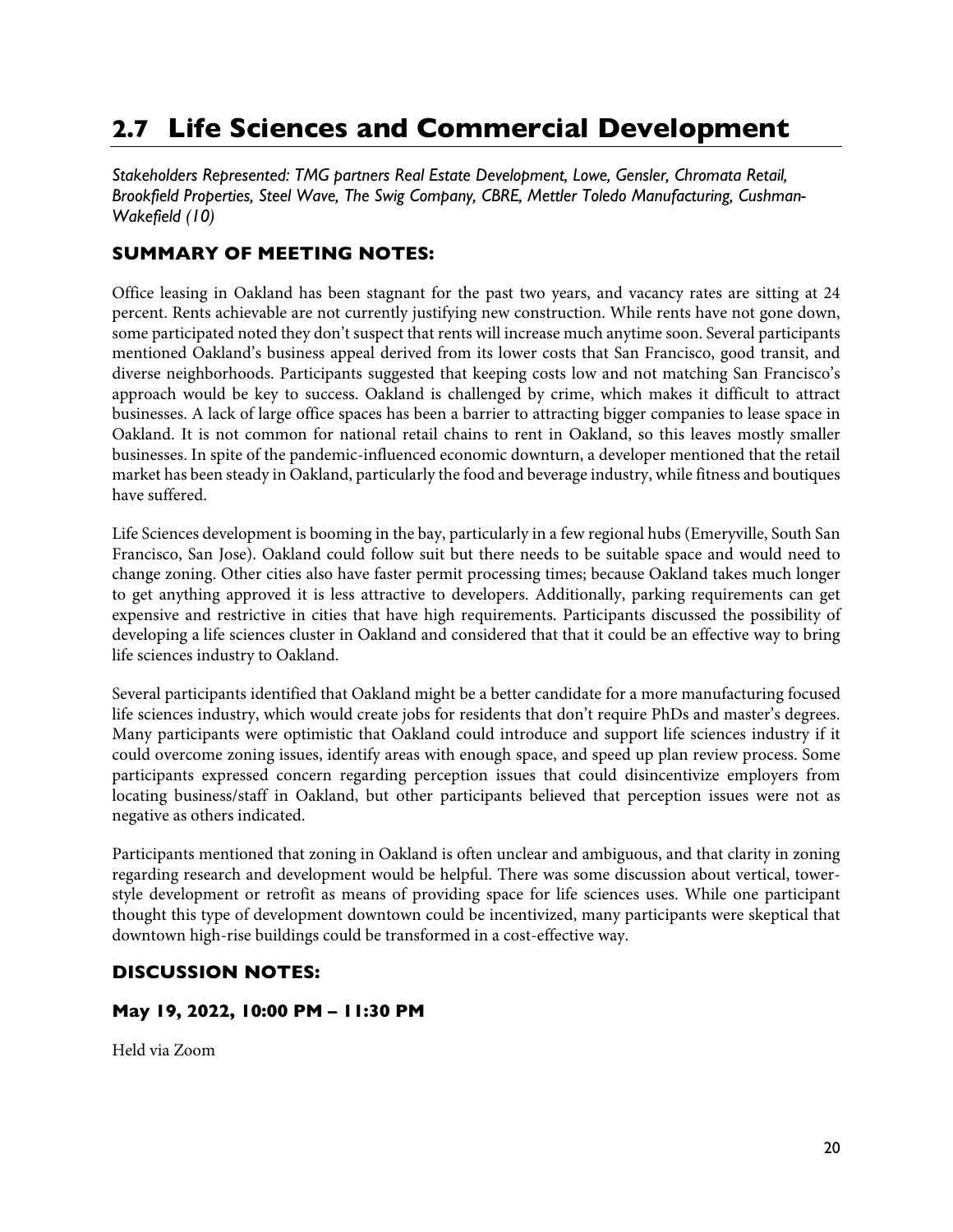#### **Key Issues and Current Needs**

- Office. Leasing in Oakland has been stagnant for the past two years, and vacancy sitting at 24 percent, and rents don't justify new construction. Rents haven't gone down, but doesn't suspect that rents will increase much anytime soon. Twitter signed a lease, PG&E signed a lease, Oakland seems to be doing a little better than San Francisco.
- One participant mentioned that her firm was more attracted to Oakland because of the "intrinsics", i.e., affordable housing, good transit, diverse neighborhoods, etc. San Francisco is now the most expensive city to do business in the country and sees a major falloff while Oakland will be the beneficiary of that. Suggests that Oakland shouldn't follow in San Francisco's footsteps in terms of increasing costs of doing business. Unclear whether employers will send employees back to the office, thinks it might hover around two days a week.
- One participant mentioned that the housing element shouldn't miss the opportunity to grow Oakland based jobs and local contracting networks. It's not always obvious how to contract local employees, and there should be a provision in the pipeline to foster a better connection with small BIPOC businesses.
	- This participant also mentioned that LA has used the ADU boom as an opportunity to help bolster the businesses of local small contracting businesses.
- The retail market has been steady throughout the pandemic. Food and beverage is number one, not seeing retail boutiques and fitness has "really taken a beating." Even when a restaurant closes, there's another one ready to take the space. Attributes that to Oakland's "vibe", cheaper rents, and good landlords.
- Downtown Oakland is challenged by crime, makes it difficult to attract businesses. Retail is struggling in CBD- "nowhere to get lunch for instance."
- One of the challenges for Oakland's business district is lack of office space; one participant has lost deals because there isn't enough space to accommodate businesses or provide financial incentive.
- A lot of the retail that's closed is struggling to become anything other a cannabis dispensary, and this participant mentioned the concern about a downward spiral.
- Participant mentioned that it's not common for national retail chains to rent space in Oakland, and that most of the retail space that's coming in are local chains and small businesses.
- One Life Sciences developer works mostly with properties that are pre-leased, and many projects are adaptive re-use. Vacancy is down to around 3 percent, and rents went from \$5 sf to \$7 sf because of lack of space. Emeryville has grown into a great life-sciences cluster is because of its proximity to Cal and business-friendly nature.

## **Opportunities Moving Forward**

- Neighborhoods in West-Berkeley and many traditionally industrial neighborhoods are being redeveloped. Alameda is also starting to become more attractive to life sciences. If Oakland wanted to do a big push to life sciences, it could be successful, but it's a matter of zoning and getting large spaces, which have been important to the success of other cities. South San Francisco is great to work with because of proximity to UCSF, having large sites, being close to Genentech.
- Processing time should be less for adaptive reuse projects conforming to existing zoning; area along train tracks is largely a life science zone already. Emeryville got the project approved in under six months.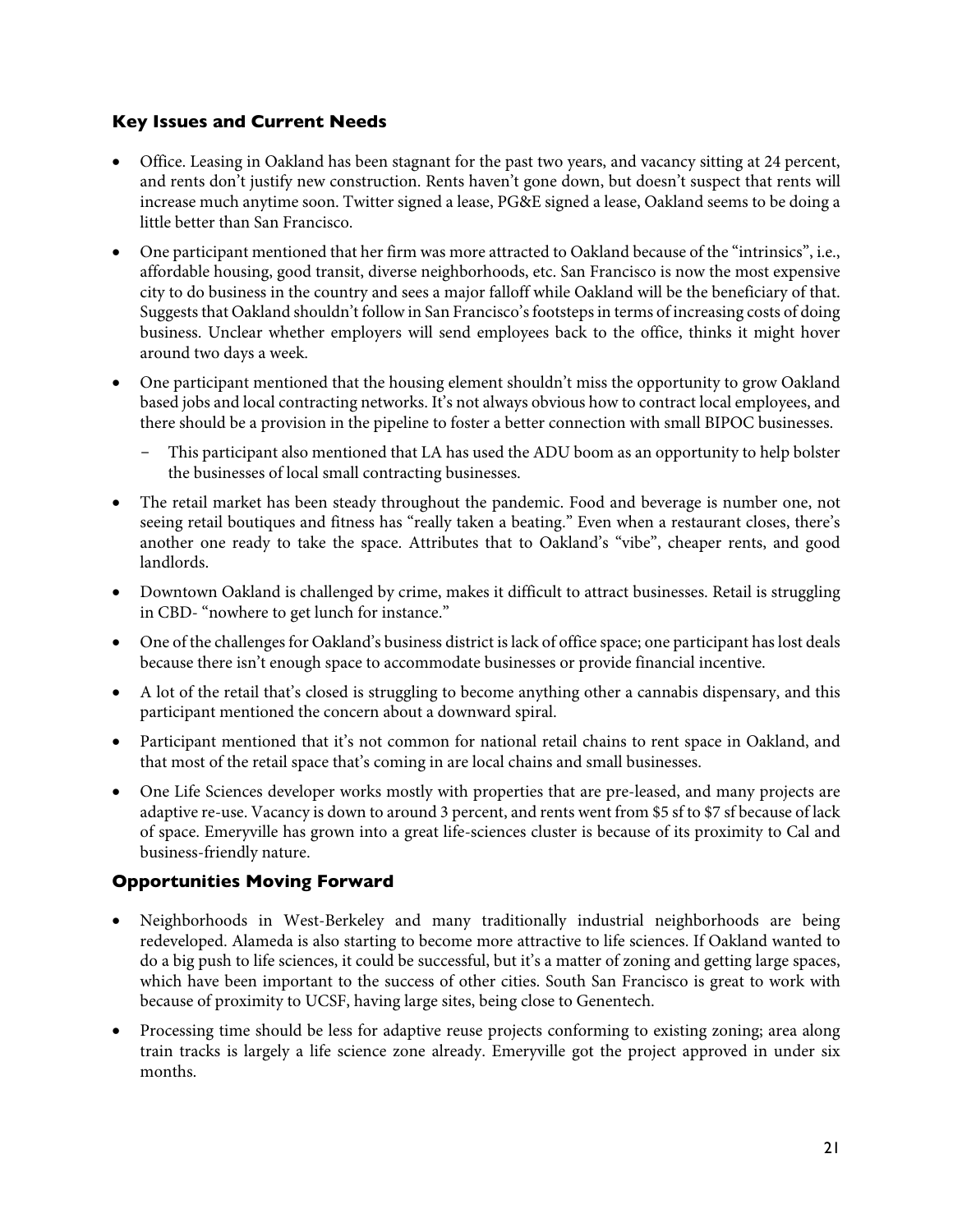- Parking demand for life science is 2.0 per 1,000. Certain cities have much higher parking ratios, which makes it harder because then life sciences must build more parking than they need. Parking is very costly. Structured aboveground parking costs about \$45,000 per stall, and underground parking \$100,000 per stall. It's tough to build below 1.5 ratio, but many of the cities around the peninsula are reckoning with this.
- Participant mentioned that there seems to be two kinds of life sciences spaces: One is the innovative, high-tech, high-talent spaces, which were currently perceived to be a stretch for Oakland. The participant mentioned that it seems unlikely that these businesses would choose to locate campus-like work environments in Oakland. It could be possible for this to change, especially for the second type of life sciences, which are less high talent and more manufacturing focused, and could be beneficial for jobs that don't require PhDs and master's degrees.
- Participant mentioned that West Berkeley already had a Life Science presence and doesn't face the same perception issues. Establishing a life-sciences cluster would be necessary and would need to be geographically intentional.
- Participant mentioned that zoning in Oakland is unclear and ambiguous, and that clarity in zoning regarding research and development would be helpful. Vertical development is not as easily done with life science, but this participant mentioned trying to incentivize developing life science buildings downtown and accommodating the vertical scale. Mentioned that downtown office use offers benefits
- Immense backup in Oakland in plan review, which is not the issue in Berkeley and Emeryville.
- Participant mentioned some tenants are looking into changing office use from office to life sciences, and mentioned that it can be done and has been done in other parts of the country, and zoning would help enable this transition. Oakland is at the center of the bay and has access to important major transit hubs, and downtown Oakland could be attractive simply because the vacancy is so low for life sciences and that if you "build it they will come" for life sciences.
- Participant mentioned there first have to be clear zoning/development before life science tenants can move in. But participant suggested that life sciences will come because there isn't space anywhere else.
- One participant mentioned that high rise is really challenging to develop high rise life-sciences spaces, but that it doesn't seem financially feasible for downtown Oakland high-intensity building conversions. In Berkeley they are converting older industrial buildings that work well and participant thinks it would be better to focus on zoning industrial neighborhoods correctly.
- Participant mentioned that the best life science projects are 5-6 stores, and it doesn't take much to transition to existing industrial buildings.
- Vertical office buildings are difficult to convert to life sciences, vertical buildings have to be purpose built.
- In the next five or six-years, if everything in the pipeline gets built, it will double the supply. There is no downside to making it easier from a regulatory standpoint, and establishing a cluster.
- City of Oakland allows parallel entitlements, which has been helpful for development, which Berkeley isn't allowing.
- Multifamily housing has a negative value right now, so having parallel entitlements is important, for being able to follow the market. Another participant echoed this: "Entitlement flexibility extremely helpful per Manan's thoughts."
- Vertical office buildings are difficult to convert to life sciences, vertical buildings have to be purpose built.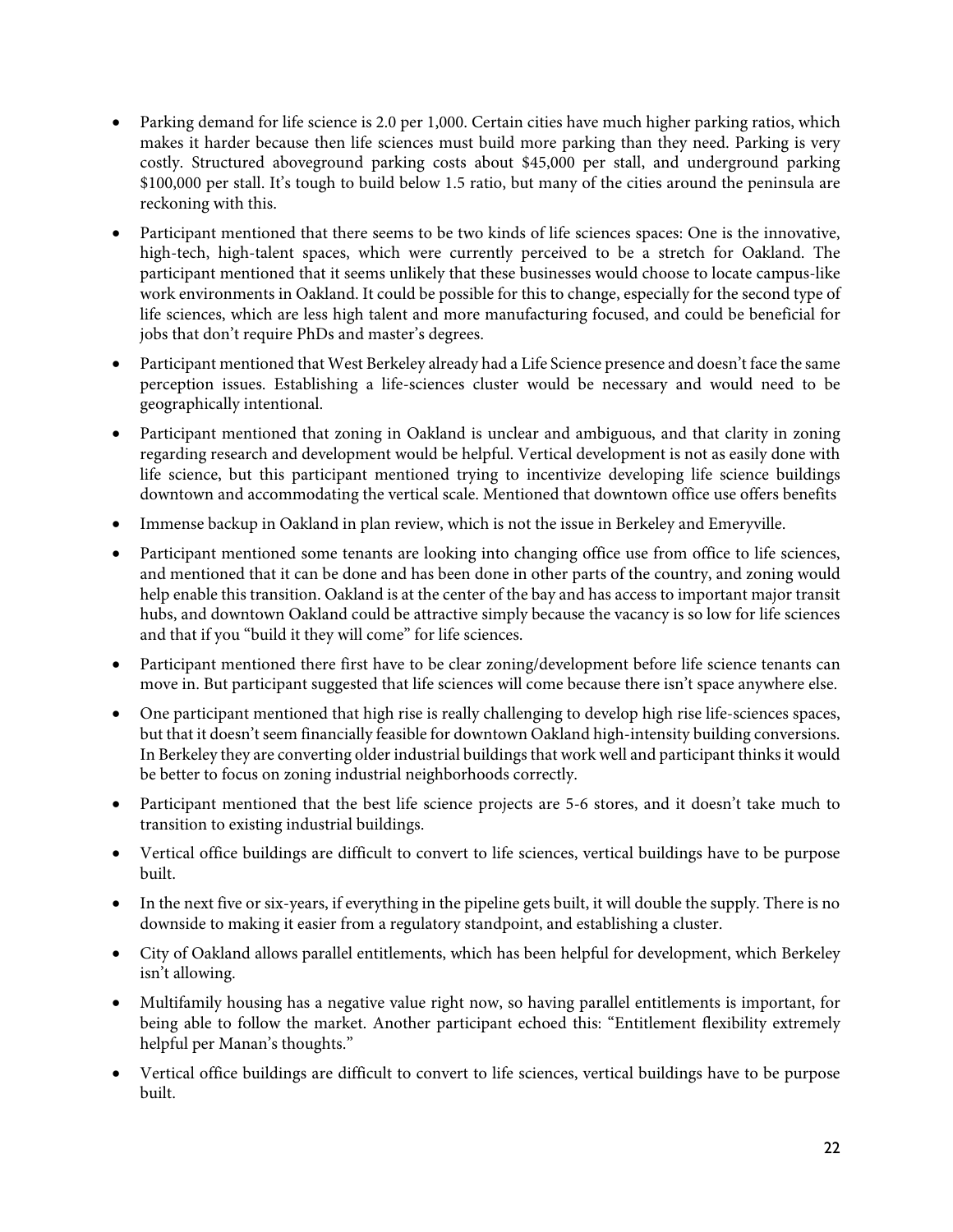- <span id="page-23-0"></span>• Oakland perception challenge; according to this participant, the perception seems to be the opposite from what has been said. People on the outside seem to think more fondly of Oakland than it seems, and many people seem to think more positively than even San Francisco right now.
- There is also an emerging big data "life science" type user that is more like a traditional tech user in its use of space. That could more easily go into a downtown Oakland environment, but they still want to be co-located with traditional life science clusters.
- Participant mentioned that a factor getting lost about clusters is that when you look at the industry as a whole, the East Bay is not heavy into R&D research. East Bay doesn't have the same scale as other regions for life sciences, and the demand outsizes the supply. The East Bay had 2.2 million sf additional SF added of life sciences during the pandemic.
- "The quality of life for people commuting on buses 2 hours each way is not working", and HR people for life sciences companies are struggling with retention. This participant noted that these conditions make vertical life sciences an attractive opportunity.
- One participant mentioned that it would be a great idea to get feedback from bigger users.
- Oakland has never really built space for life sciences. There are spaces in the Airport business park, and many other spaces that just need to be built. This participant mentioned that East Bay has better mass transit and that East Bay would be a better fit.
- Oakland hasn't evaluated industrial lands in the past 30 years and city of Oakland is trying to remedy this right now.

#### **Visioning**

- lower cost of business / construction
- investing in attracting a major life science user or educational institute in Oakland

## **2.8 Education**

*Stakeholders Represented: GO Public Schools, Oakland Reach, Mills College, Alameda County Healthcare Services Agency, City of Oakland, Department of Housing, Board of Education* 

#### **May 18, 2022, 10:00 PM – 11:30 PM**

Held via Zoom

## **DISCUSSION NOTES:**

- Block-by-block approaches are relevant and needed given the speed and scale of gentrification in Oakland.
- Participant commented that housing is way too expensive for families, and described a survey that suggested the cost of housing is a factor making families want to leave Oakland. The participant also urged other members to direct more attention to unhoused families and students.
- One participant stated that 25 percent of families working with her organization have left for other cities like Tracy and Stockton. Participant described the lack of legitimate and timely support for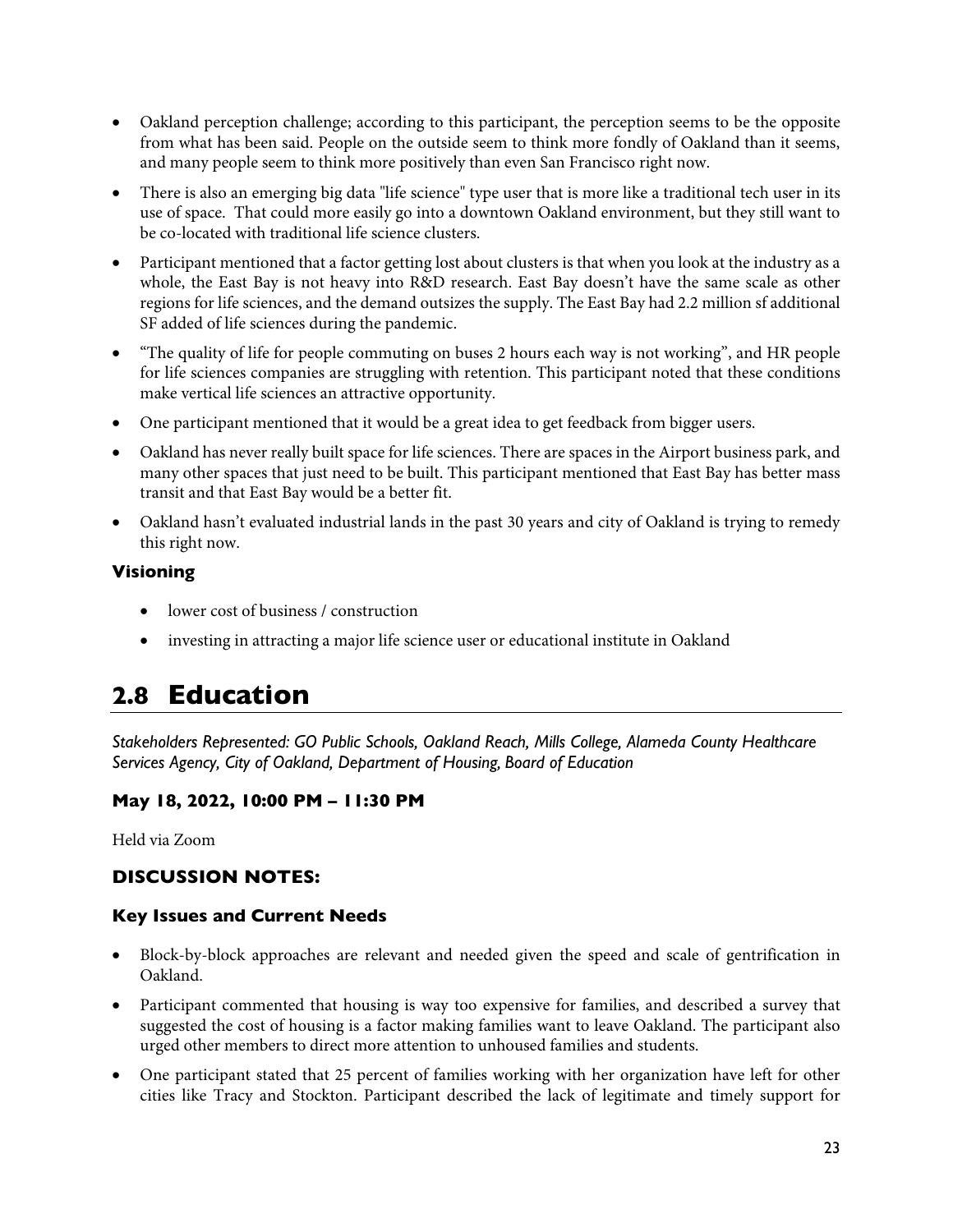affordable housing for families, and feeling that city staff and planners are not effectively addressing the affordability issue.

- One participant noted the lack of educator and early-childhood educators in the discussion space and made a point of acknowledging recent OUSD closures.
- One participant questioned if there was data related to school closures and displacement. She mentioned data from her own organization that suggested many families affected by school closures have chosen other schools and Oakland "Parents who know they have choices and choose to travel to other parts of Oakland. Some families just can't."
- Participant noted families are concerned about rising gas prices and inconsistent public transportation.
- Participant mentioned that questions of access and housing seem to be off the table until kids have access to good quality education.
- Low-income families are limited from building wealth because of income restrictions on affordable housing. The participant also mentioned that data might not necessarily support that families have been displaced by school closures
- One participant mentioned that Oakland's open-choice housing allows families to choose schools near them, and that the School District is working directly with families to mitigate transportation barriers. Mentioned that housing isn't necessarily a main issue that school district is focusing on, but that it is a factor. Oakland school district is interested in working with the city to understand how to use properties/sites for housing needs potentially.
- Participant described a cycle of gentrification and school closures; as places become more gentrified, they become more vulnerable to closures. Creating safe routes to schools is important if families and students are needing to go to schools that are further away. In some neighborhoods the numbers of school age children are dropping sharply, and even though new housing is being built there is no way of knowing whether families will grow anymore.
- Mills is dealing with many of the same issues, and is struggling to retain quality staff. People don't necessarily want to live in Oakland because of safety concerns, affordability, and other issues that many other Oakland employers are dealing with. Mental health is at the top of the list, as well as transportation. This participant mentioned that Mills hasn't effectively translated data and research regarding local housing and education issues in the past and hoped moving forward to be a better community partner.

#### **School and Neighborhood Environments**

- A participant mentioned that the California Air Resources Board (CARB) chose East Oakland as the next community emission reduction area. This participant wanted to know if there was going to be any more outreach regarding environmental issues.
- Two issues top of mind for East Oakland residents that the public health department identified are housing and shootings.
- Some key issues participants mentioned were traffic issues around schools, and providing sufficient affordable housing to prevent kids and families from being unhoused. Participant also identified traffic issues surrounding many of the schools in Oakland as a key problem. This participant commented that a lot of the new housing in Oakland is not family friendly, and this is preventing new families from being able to settle or stay.
- Participant mentioned that walking and travelling to school is not safe for many families who are having to travel farther and farther to access schools.